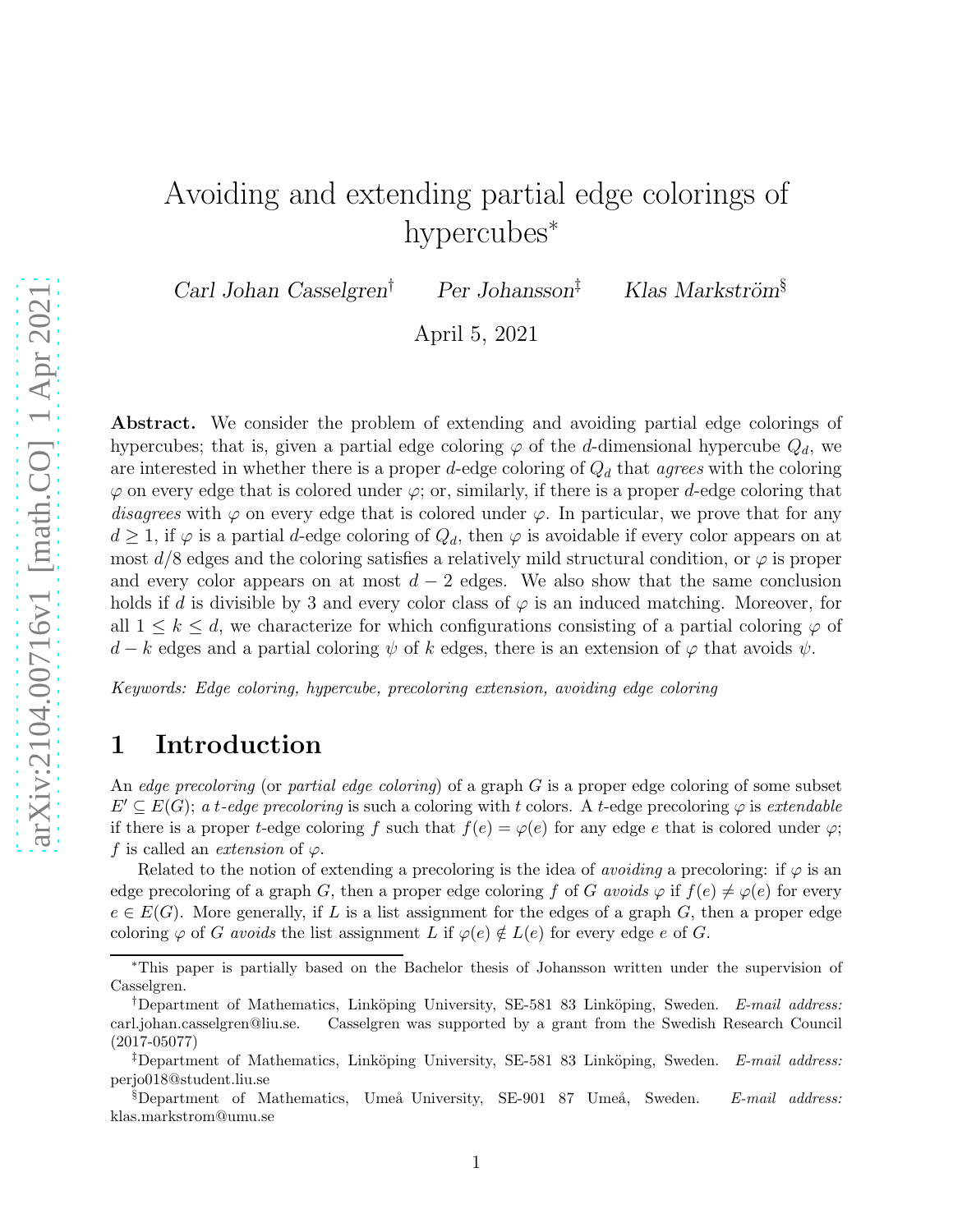In general, the problem of extending a given edge precoloring is an  $N\mathcal{P}$ -complete problem, already for 3-regular bipartite graphs [\[11,](#page-15-0) [14\]](#page-15-1). One of the earlier references explicitly discussing the problem of extending a partial edge coloring is [\[23\]](#page-16-0); there a necessary condition for the existence of an extension is given and the authors find a class of graphs where this condition is also sufficient. More recently, questions on extending and avoiding a precolored matching have been studied in [\[12,](#page-15-2) [16\]](#page-15-3). In particular, in [\[12\]](#page-15-2) it is proved that if G is subcubic or bipartite and  $\varphi$  is an edge precoloring of a matching M in G using  $\Delta(G) + 1$  colors, then  $\varphi$  can be extended to a proper  $(\Delta(G) + 1)$ -edge coloring of G, where  $\Delta(G)$  as usual denotes the maximum degree of G; a similar result on avoiding a precolored matching of a general graph is obtained as well. Moreover, in [\[16\]](#page-15-3) it is proved that if  $\varphi$  is an  $(\Delta(G) + 1)$ -edge precoloring of a distance-9 matching in any graph G, then  $\varphi$  can be extended to a proper  $(\Delta(G)+1)$ -edge coloring of G; here, by a *distance-9-matching* we mean a matching M where the distance between any two edges in  $M$  is at least 9; the *distance* between two edges e and e' is the number of edges contained in a shortest path between an endpoint of e, and an endpoint of e ′ . A distance-2 matching is usually called an induced matching.

Questions on extending and avoiding partial edge colorings have specifically been studied to a large extent for balanced complete bipartite graphs, usually formulated in terms of completing partial Latin squares and avoiding arrays, respectively. In this form, the problem goes back to the famous Evans conjecture [\[13\]](#page-15-4) which states that for every positive integer n, if  $n-1$  edges in the complete bipartite graph  $K_{n,n}$  have been (properly) colored, then this partial coloring can be extended to a proper *n*-edge coloring of  $K_{n,n}$ . This conjecture was solved for large *n* by Häggkvist [\[18\]](#page-15-5) and later for all n by Smetaniuk [\[24\]](#page-16-1), and independently by Andersen and Hilton [\[1\]](#page-14-0).

The problem of avoiding partial edge colorings (and list assignments) of complete bipartite graphs was introduced by Häggkvist [\[17\]](#page-15-6) and has been further studied in e.g [\[2,](#page-14-1) [4,](#page-14-2) [5\]](#page-15-7). In particular, by results of [\[9,](#page-15-8) [10,](#page-15-9) [25\]](#page-16-2), any partial proper *n*-edge coloring of  $K_{n,n}$  is avoidable, given that  $n \geq 4$ . Moreover, a conjecture first stated by Markström suggests that if  $\varphi$  is a partial *n*-edge coloring of  $K_{n,n}$ , where any color appears on at most  $n-2$  edges, then  $\varphi$  is avoidable (see e.g. [\[5\]](#page-15-7)). In [\[5\]](#page-15-7), several partial results towards this conjecture are obtained; in particular, it is proved that the conjecture holds if each color appears on at most  $n/5$  edges, or if the graph is colored by altogether at most  $n/2$  colors.

Combining the notion of extending a precoloring and avoiding a list assignment, Andren et al. [\[3\]](#page-14-3) proved that every "sparse" partial edge coloring of  $K_{n,n}$  can be extended to a proper *n*-edge coloring avoiding a given list assignment  $L$  satisfying certain "sparsity" conditions, provided that no edge e is precolored by a color that appears in  $L(e)$ ; we refer to [\[3\]](#page-14-3) for the exact definition of "sparse" in this context. An analogous result for complete graphs was recently obtained in [\[8\]](#page-15-10).

The study of problems on extending and avoiding partial edge colorings of hypercubes was recently initiated in the papers [\[6,](#page-15-11) [7\]](#page-15-12). In [\[6\]](#page-15-11) Casselgren et al obtained several analogues for hypercubes of classic results on completing partial Latin squares, such as the famous Evans conjecture. Moreover, questions on extending a "sparse" precoloring of a hypercube subject to the condition that the extension should avoid a given "sparse" list assignment were investigated in [\[7\]](#page-15-12).

In this paper we continue the work on extending and avoiding partial edge colorings of hypercubes, with a particular focus on the latter variant. We obtain a number of results towards an analogue for hypercubes of Markström's aforementioned conjecture for complete bipartite graphs (see Conjecture [3.1\)](#page-3-0), and also prove several related results; in particular, we prove the following.

• For any  $d \geq 1$ , if  $\varphi$  is a partial d-edge coloring of  $Q_d$  where every color appears on at most  $d/8$  edges, and  $\varphi$  satisfies a structural condition (described in Theorem [3.6](#page-4-0) below), then  $\varphi$  is avoidable;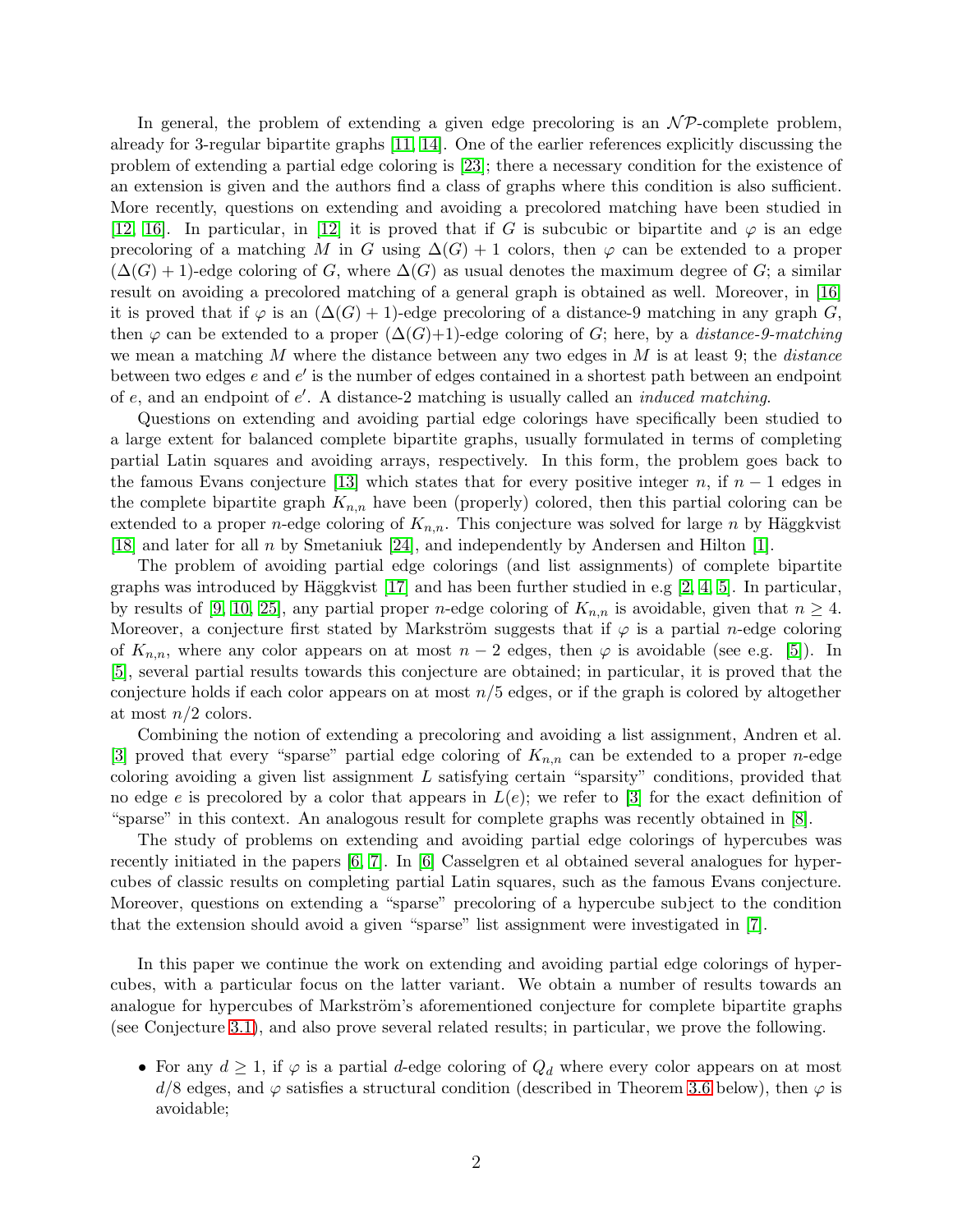- for any  $d \geq 1$ , if  $\varphi$  is a partial proper d-edge coloring of  $Q_d$  where every color appears on at most  $d-2$  edges, then  $\varphi$  is avoidable;
- if  $d = 3k$ , where  $k \geq 1$  is a positive integer, and every color class of the partial d-edge coloring  $\varphi$  of  $Q_d$  is an induced matching, then  $\varphi$  is avoidable; we conjecture that this holds for any  $d \geq 1$ ;
- for any  $d \geq 1$  and any  $1 \leq k \leq d$ , we characterize for which configurations consisting of a partial coloring  $\varphi$  of  $d - k$  edges and a partial coloring  $\psi$  of k edges, there is an extension of  $\varphi$  that avoids  $\psi$ .

## 2 Preliminaries

In this paper, all (partial) d-edge colorings use colors  $1, \ldots, d$  unless otherwise stated. If  $\varphi$  is an edge precoloring of G, and an edge e is colored under  $\varphi$ , then we say that e is  $\varphi$ -colored.

If  $\varphi$  is a (partial) proper t-edge coloring of G and  $1 \leq a, b \leq t$ , then a path or cycle in G is called  $(a, b)$ -colored under  $\varphi$  if its edges are colored by colors a and b alternately. We also say that such a path or cycle is *bicolored under*  $\varphi$ . By switching colors a and b on a maximal  $(a, b)$ -colored path or an  $(a, b)$ -colored cycle, we obtain another proper t-edge coloring of G; this operation is called an interchange. We denote by  $\varphi^{-1}(i)$  the set of edges colored i under  $\varphi$ .

In the above definitions, we often leave out the explicit reference to a coloring  $\varphi$ , if the coloring is clear from the context.

Havel and Moravek [\[20\]](#page-15-13) (see also [\[19\]](#page-15-14)) proved a criterion for a graph  $G$  to be a subgraph of a hypercube:

<span id="page-2-0"></span>**Proposition 2.1.** A graph G is a subgraph of  $Q_d$  if and only if there is a proper d-edge coloring of G with integers  $\{1, \ldots, d\}$  such that

- $(i)$  in every path of G there is some color that appears an odd number of times:
- $(ii)$  in every cycle of G no color appears an odd number of times.

A dimensional matching M of  $Q_d$  is a perfect matching of  $Q_d$  such that  $Q_d - M$  is isomorphic to two copies of  $Q_{d-1}$ ; evidently there are precisely d dimensional matchings in  $Q_d$ . We state this as a lemma.

**Lemma 2.2.** Let  $d \geq 2$  be an integer. Then there are d different dimensional matchings in  $Q_d$ ; indeed  $Q_d$  decomposes into d such perfect matchings.

The proper d-edge coloring of  $Q_d$  obtained by coloring the *i*th dimensional matching of  $Q_d$  by color i,  $i = 1, \ldots, d$ , we shall refer to as the *standard edge coloring* of  $Q_d$ .

As pointed out in [\[6\]](#page-15-11), the colors in the proper edge coloring in Proposition [2.1](#page-2-0) correspond to dimensional matchings in  $Q_d$  (see also [\[19\]](#page-15-14)). In particular, Proposition [2.1](#page-2-0) holds if we take the dimensional matchings as the colors. Furthermore we have the following.

<span id="page-2-1"></span>**Lemma 2.3.** The subgraph induced by r dimensional matchings in  $Q_d$  is isomorphic to a disjoint union of r-dimensional hypercubes.

This simple observation shall be used quite frequently below. In particular, for future reference, we state the following consequence of Lemma [2.3.](#page-2-1)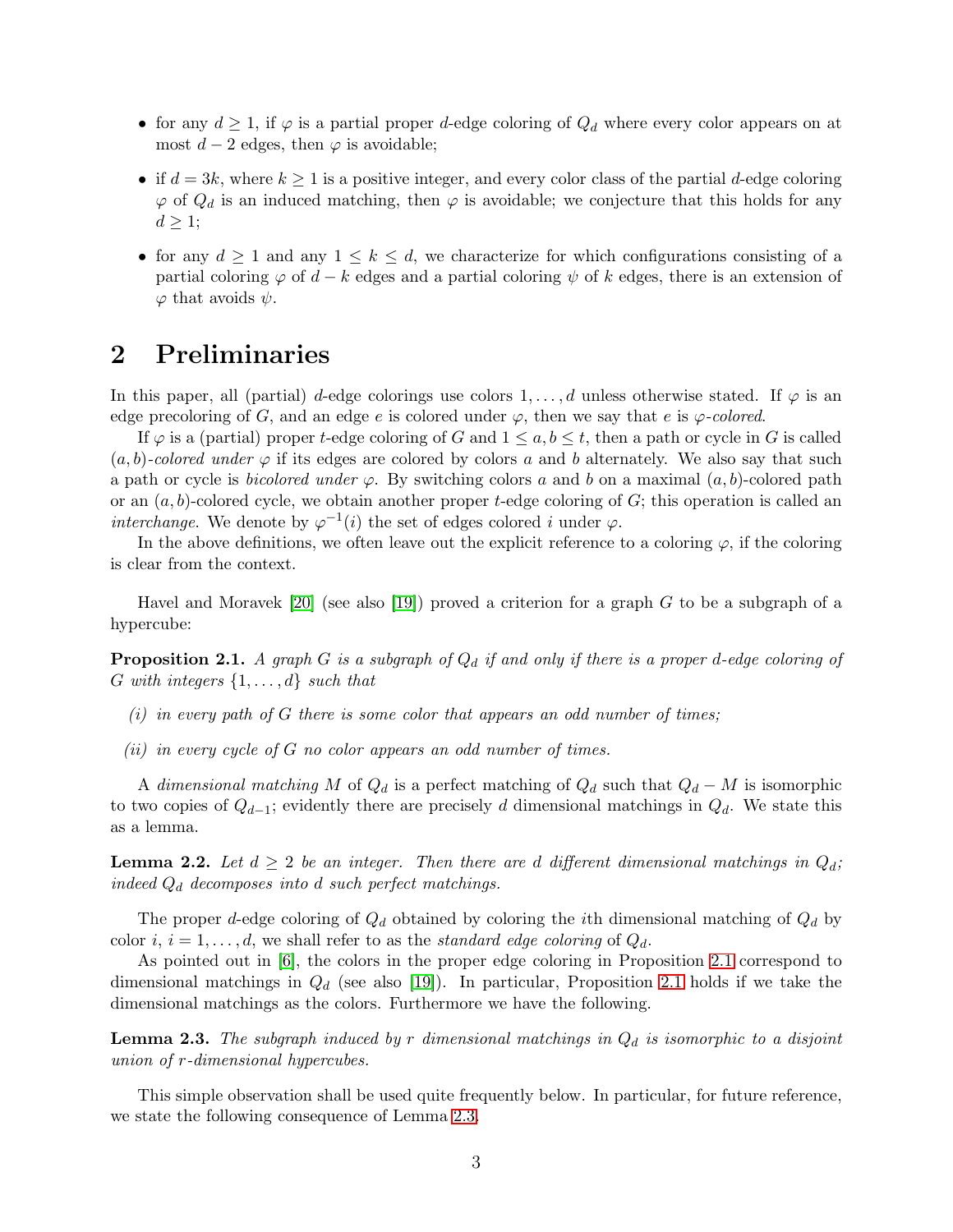<span id="page-3-2"></span>**Lemma 2.4.** In the standard d-edge coloring, every edge of  $Q_d$  is in exactly d-1 2-colored 4-cycles.

We shall also need some standard definitions on list edge coloring. Given a graph  $G$ , assign to each edge e of G a set  $\mathcal{L}(e)$  of colors. If all lists have equal size k, then  $\mathcal{L}$  is called a k-list assignment. Usually, we seek a proper edge coloring  $\varphi$  of G, such that  $\varphi(e) \in \mathcal{L}(e)$  for all  $e \in E(G)$ . If such a coloring  $\varphi$  exists then G is L-colorable and  $\varphi$  is called an L-coloring. Denote by  $\chi'$  $'_{L}(G)$ the minimum integer t such that G is  $\mathcal{L}\text{-colorable whenever } \mathcal{L}$  is a t-list assignment. A fundamental result in list edge coloring theory is the following theorem by Galvin [\[15\]](#page-15-15). As usual,  $\chi'(G)$  denotes the chromatic index of a multigraph G.

<span id="page-3-3"></span>**Theorem 2.5.** For any bipartite multigraph  $G$ ,  $\chi'$  $L'(G) = \chi'(G).$ 

# 3 Avoiding general partial edge colorings

Most of the results of this paper are partial results towards the following general conjecture for hypercubes. This is a variant of a conjecture for  $K_{n,n}$  first suggested by Markström based on unavoidable *n*-edge colorings of  $K_{n,n}$  (see e.g. [\[5,](#page-15-7) [22\]](#page-15-16)).

<span id="page-3-0"></span>**Conjecture 3.1.** For any  $d \geq 1$ , if  $\varphi$  is a partial d-edge coloring of  $Q_d$  where every color appears on at most  $d-2$  edges, then  $\varphi$  is avoidable.

Conjecture [3.1](#page-3-0) is best possible: consider the partial coloring of  $Q_d$  obtained by coloring  $d-1$ edges incident with a vertex u by the color 1, and coloring  $d-1$  edges incident with another vertex v by the color 2. This partial coloring is unavoidable if  $uv \in E(Q_d)$  and it is uncolored.

Note further that such a statement as in Conjecture [3.1](#page-3-0) does not hold for general d-regular (bipartite) graphs. Indeed, we have the following:

**Proposition 3.2.** For any  $d > 1$ , there is a d-regular bipartite graph G and a partial proper d-edge coloring with exactly d colored edges that is not avoidable.

*Proof.* The case when  $d = 1$  is trivial, so assume that  $d \geq 2$ . Let  $G_1, \ldots, G_d$  be d copies of the graph  $K_{d,d} - e$ , that is, the complete bipartite graph  $K_{d,d}$  with an arbitrary edge e removed. Denote by  $a_i b_i$  the edge that was removed from  $K_{d,d}$  to form the graph  $G_i$ . From  $G_1, \ldots, G_d$ , we construct the d-regular bipartite graph G by adding the edges  $a_1b_2, a_2b_3, \ldots, a_{d-1}b_d, a_db_1$ .

We define a partial d-edge coloring  $\varphi$  of G by coloring  $a_ib_{i+1}$  by the color  $i, i = 1, \ldots, d$  (where indices are taken modulo  $d$ ). Now, it is straightforward that any proper  $d$ -edge coloring of  $G$  uses the same color on all the edges in the set  $\{a_1b_2, a_2b_3, \ldots, a_{d-1}b_d, a_d b_1\}$ ; therefore,  $\varphi$  is not avoidable.  $\Box$ 

On the other hand, a partial coloring of at most  $d-1$  edges of a d-edge-colorable graph is always avoidable:

<span id="page-3-1"></span>**Proposition 3.3.** Let  $k \in \{1, \ldots, d\}$  and let G be a d-edge-colorable graph. If G is colored with at most k colors, and every color appears on at most d−k edges, then there is a proper d-edge coloring of G that avoids the preassigned colors.

This is a reformulation for general graphs of a theorem in [\[5\]](#page-15-7) for complete bipartite graphs; the proof is identical to the argument given there; thus, we omit it.

Note further that Proposition [3.3](#page-3-1) does not set any restrictions on where colors may appear, so several colors may be assigned to the same edge. Thus, it has a natural interpretation as a statement on list edge coloring.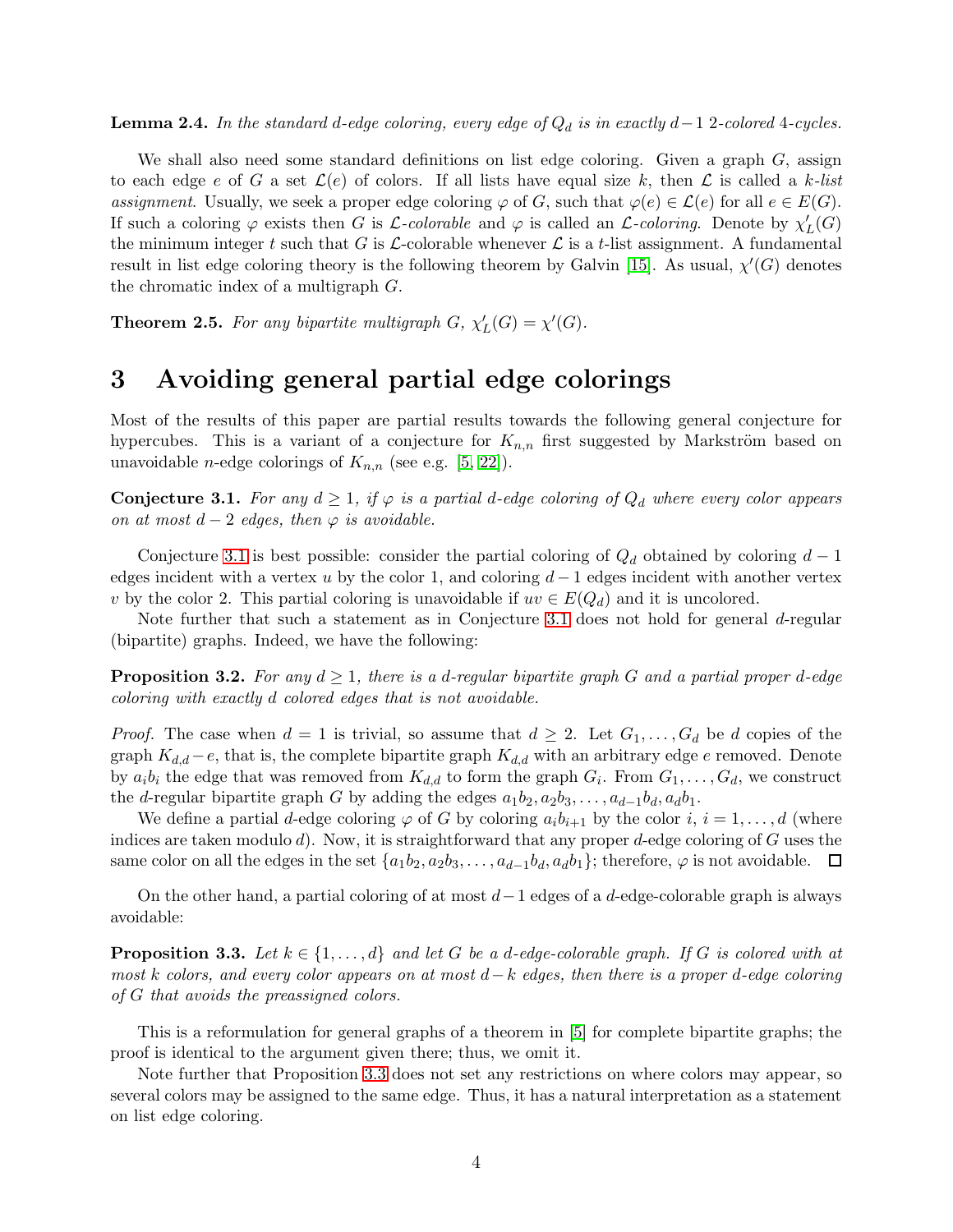By the example preceding Proposition [3.3,](#page-3-1) it is in general sharp; however, by requiring that the colored edges satisfy some structural condition, we can prove that other configurations are avoidable as well.

**Proposition 3.4.** Let G be a d-edge colorable graph. If  $\varphi$  is a partial d-edge coloring of G, and there is a set K of k vertices such that every precolored edge is incident to some vertex from  $K$ , and every color occurs on at most  $d - k$  edges, then  $\varphi$  is avoidable.

The proof of this proposition is similar to the proof of the previous one. The only essential difference is that instead of using the fact that the precoloring uses at most  $k$  colors, one employs the property that every matching in a decomposition obtained from a proper  $k$ -edge coloring of  $G$ contains edges with at most k distinct colors from  $\varphi$ ; we omit the details.

Next, we prove the following weaker version of Conjecture [3.1.](#page-3-0) Following [\[7\]](#page-15-12), we say that two edges in a hypercube are parallel if they are non-adjacent and contained in a common 4-cycle.

We shall use the following simple lemma.

<span id="page-4-1"></span>**Lemma 3.5.** If  $\varphi$  is a partial d-edge coloring of  $Q_d$ ,  $d \geq 3$ , where every color appears on at most one edge, then  $\varphi$  is avoidable.

*Proof.* Let f be the proper d-edge coloring of  $Q_d$  obtained by assigning color i to the ith dimensional matching of  $Q_d$ , that is, f is the standard edge coloring of  $Q_d$ .

Consider the bipartite graph  $B(f)$ , with vertices for the colors  $\{1, \ldots, d\}$  and for the color classes  $f^{-1}(i)$  of f, and where there is an edge between  $f^{-1}(i)$  and j if there is no edge colored i under f that is colored j under  $\varphi$ . If there is no set violating Hall's condition for a matching in a bipartite graph, then  $B(f)$  has a perfect matching, and by assigning colors to the color classes of f according to this perfect matching, we obtain a proper d-edge coloring of  $Q_d$  that avoids  $\varphi$ .

Now, if there is such a set violating Hall's condition, then one of the color classes of  $f$  contains all  $\varphi$ -colored edges. Without loss of generality, assume that  $M_1$  is such a color class and consider the subgraph  $H = Q_d[M_1 \cup M_2]$ , where  $M_2$  is another arbitrarily chosen color class of f. By Lemma [2.3,](#page-2-1) H consists of a collection of bicolored 4-cycles. By interchanging colors on such a bicolored cycle that contains at least one  $\varphi$ -colored edge, we obtain a proper edge coloring f' of  $Q_d$  such that the bipartite graph  $B(f')$ , defined as above, contains a perfect matching. Thus there is a proper d-edge coloring that avoids  $\varphi$ . □

<span id="page-4-0"></span>**Theorem 3.6.** Let  $d \geq 1$ , and let  $\varphi$  be a partial d-edge coloring of  $Q_d$ . Assume a(d) and b(d) are functions satisfying that  $\frac{109}{1776}d^2 - 2b(d)\left(a(d) - \frac{7d}{8}\right)$  $\left(\frac{d}{8}\right) \geq 0$  and  $a(d) \geq b(d)$ .

- (i) If every color appears on at most  $d/8$  edges, for every edge in  $Q_d$  there is at most  $b(d)$ other parallel  $\varphi$ -colored edges, and every dimensional matching in  $Q_d$  contains at most  $a(d)$  $\varphi$ -precolored edges, then  $\varphi$  is avoidable.
- (ii) For every constant  $C_1 \geq 1$ , there is a positive constant  $C_2 = 2C_1(C_1 + 2)34^2$ , such that if every dimensional matching contains at most  $C_1d$   $\varphi$ -colored edges and every color appears on at most  $\frac{d}{C_2}$  edges under  $\varphi$ , then  $\varphi$  is avoidable.

Before proving Theorem [3.6,](#page-4-0) allow us to comment on the possible values of  $a(b)$  and  $b(d)$  for which the inequality in the theorem holds. If we choose  $b(d)$  to be as large as possible, that is,  $a(d) = b(d)$ , then it suffices to require that  $a(d) = b(d) \leq \left( \left( \frac{109}{3552} + \frac{49}{96} \right)^{1/2} + \frac{7}{16} \right) d \approx 1.17d$  for part (i) of the theorem to hold. On the other hand, if  $b(d)$  is a "sufficiently small" linear function of d, then we can pick  $a(d)$  to be an arbitrarily large linear function of d.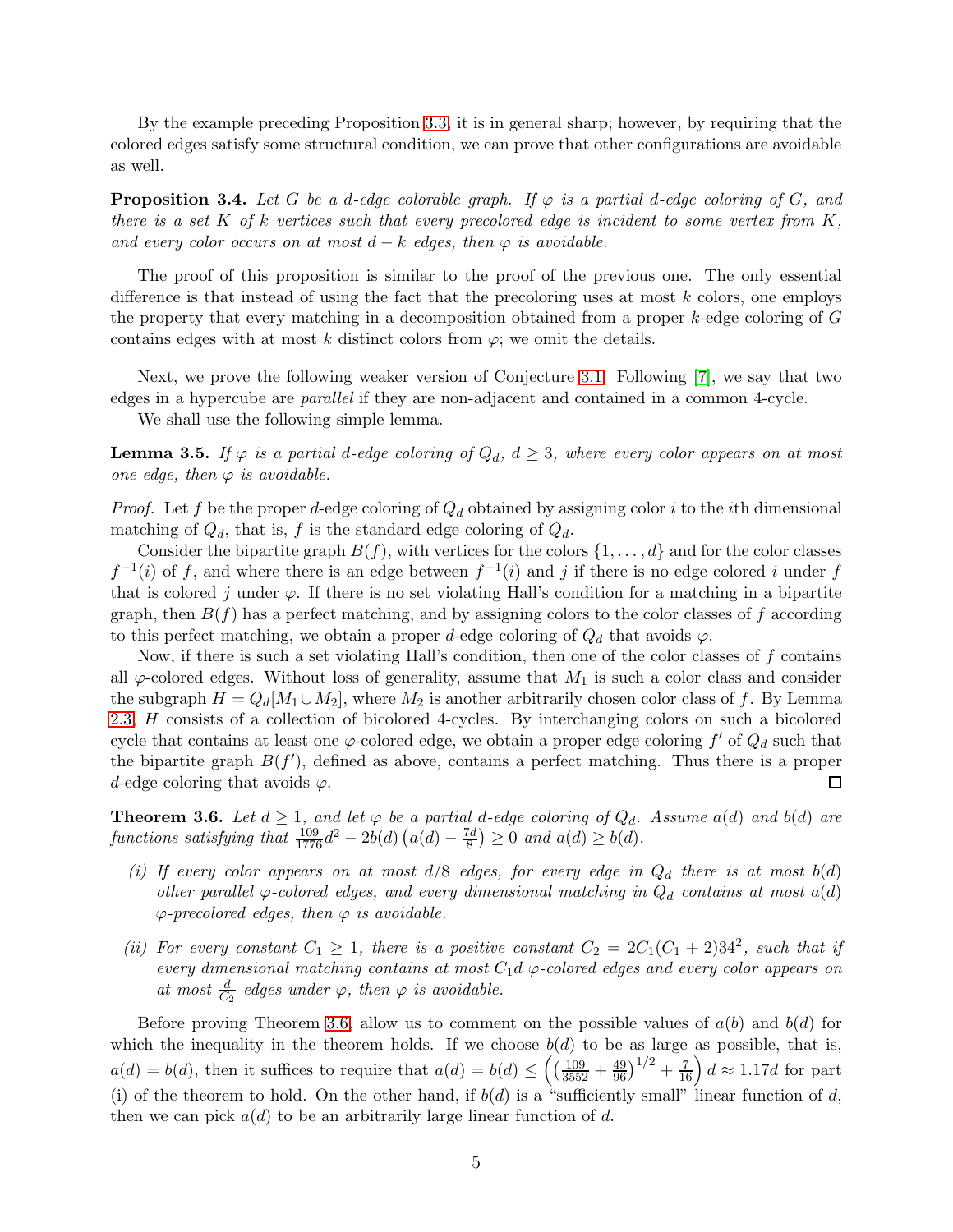*Proof of Theorem [3.6.](#page-4-0)* We first prove part (i) of the theorem. Let f be the standard edge coloring of  $Q_d$ . As in the proof of the preceding lemma, our goal is to transform f into a coloring f' where every color class contains edges of at most  $\frac{7}{8}d$  distinct colors under  $\varphi$ , using interchanges on 2colored 4-cycles; this ensures that in the bipartite graph B, with vertices for the colors  $\{1, \ldots, d\}$ and for the color classes  $f'^{-1}(i)$  of f', and where there is an edge between  $f'^{-1}(i)$  and j if there is no edge colored i under f' that is colored j under  $\varphi$ , there is no set violating Hall's condition for a matching in a bipartite graph. Hence,  $B$  has a perfect matching, and by coloring the color classes of f' according to the perfect matching, we obtain a proper d-edge coloring of  $Q_d$  that avoids  $\varphi$ .

We shall use the following method for obtaining such a proper coloring  $f'$  from  $f$ . Suppose that there is some color class of f that contains at least  $\frac{7}{8}d+1$  edges that are colored under  $\varphi$ ; let  $M_1 = f^{-1}(1)$  be such a color class. We call such a color class heavy; a color class that contains at most  $\frac{7}{8}d-2$  edges that are colored under  $\varphi$  is called a *light* color class.

Since there are at most  $\frac{1}{8}d^2$  edges in  $Q_d$  that are colored under  $\varphi$ , there must be some light color class of f; without loss of generality assume that  $M_2 = f^{-1}(2)$  is such a color class. By Lemma [2.3,](#page-2-1) the subgraph  $Q_d[M_1 \cup M_2]$  of  $Q_d$  incuded by  $M_1$  and  $M_2$  is a collection of bicolored 4-cycles. Now, since  $M_1$  is heavy and  $M_2$  is light, there is a 4-cycle C in  $Q_d[M_1 \cup M_2]$  such that by interchanging colors on C we obtain a coloring  $f_1$  where the color class  $f_1^{-1}(1)$  contains at least one less edge that is colored under  $\varphi$  and  $f_1^{-1}(2)$  contains at least one more edge that is colored under  $\varphi$ .

We shall apply this procedure iteratively and repeatedly select previously unused edges of a light color class that are not colored under  $\varphi$  (where unused means that the edges have not been involved in any interchanges performed by the algorithm before), together with previously unused edges from a heavy color class, at least one of which is colored under  $\varphi$ , which together form a bicolored 4-cycle, and then interchange colors on this 4-cycle. Thus we shall construct a sequence of colorings  $f_1, \ldots, f_q$ , where  $f_{i+1}$  is obtained from  $f_i$  by interchanging colors on a bicolored 4-cycle, and  $f_q$  is the required coloring f' where every color class contains at most  $\frac{7d}{8}$   $\varphi$ -colored edges. Note that since  $Q_d$  contains at most  $d^2/8$   $\varphi$ -colored edges,  $q \leq d^2/8$ .

We now give a brief counting argument for showing that as long as there is a heavy color class, there is a 4-cycle in the current coloring  $f_i$  so that after interchanging colors on this 4-cycle, the obtained coloring  $f_{i+1}$  contains fewer or equally many heavy color classes, but in the latter case one heavy color class contains fewer  $\varphi$ -colored edges.

Suppose that  $Q_d$  initially contains k heavy color classes under the coloring f, where  $k \leq d$ , and that exactly  $\alpha(d)$   $\varphi$ -colored edges are not contained in the heavy k color classes in  $Q_d$ , where  $\alpha(d) \leq d^2/8$  is some function of d. Consider a color class M that is heavy under  $f_i$ . Suppose that M (initially) contains  $\beta(d)$   $\varphi$ -colored edges, where  $\beta(d) \leq d^2/8$  is some function of d. By Lemma [2.4,](#page-3-2) every edge in  $Q_d$  is contained in  $d-1$  2-colored 4-cycles under f, so initially there are at least

$$
\frac{(d-k)}{2}\beta(d)-\alpha(d)
$$

4-cycles containing edges from M that may be used by the algorithm, because every  $\varphi$ -colored edge of a heavy color class is contained in  $(d-k)$  4-cycles, where two edges are in a light color class, and up to  $\alpha(d)$  such cycles are unavailable since they contain a  $\varphi$ -colored edge of a light color class.

Now, after performing some steps of this algorithm we might have used edges from some of these cycles in some steps of the algorithm. Suppose that the algorithm have used

- s 4-cycles C with two edges from M, such that both edges from M in C are  $\varphi$ -colored, and
- r 4-cycles C with two edges from M, such that one edge from M in C is  $\varphi$ -colored.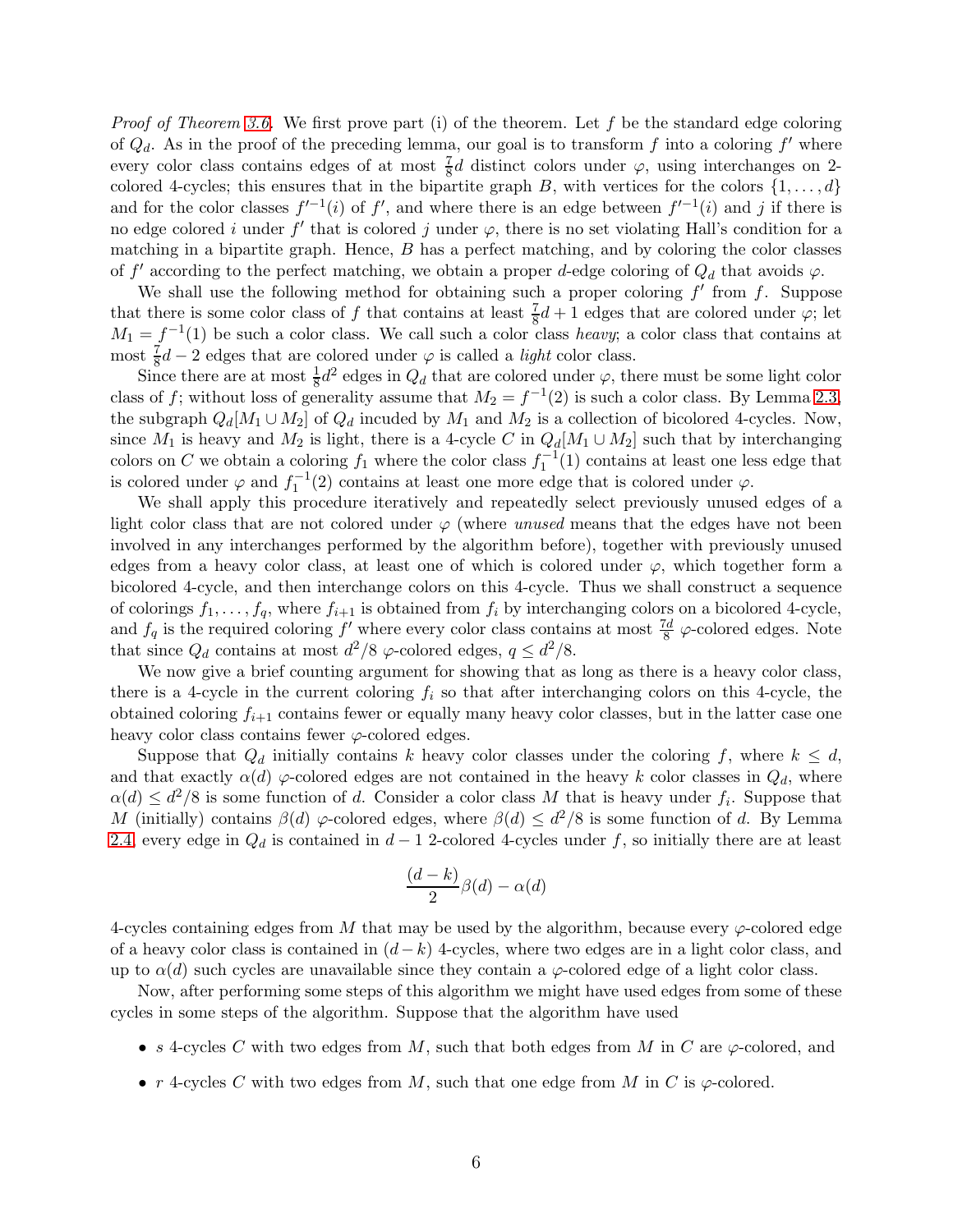Moreover, since  $Q_d$  contains at most  $d^2/8$   $\varphi$ -precolored edges and a light color class contains at most  $\frac{7d}{8} - 2$   $\varphi$ -precolored edges, we might be unable to use 4-cycles with edges from at most

$$
\frac{2\left(\frac{d^2}{8} - \alpha(d)\right) + \alpha(d)}{\frac{7d}{8} - 1} \le \frac{32d}{111}
$$

of the  $d-k$  initially light color classes, because such a color class contains at least  $\frac{7d}{8} - 1$   $\varphi$ -colored edges after performing some steps of the algorithm, and, in light of Lemma [3.5,](#page-4-1) we may assume that  $d \geq 16$ .

Furthermore, since every 4-cycle that has been used by the algorithm contains two edges from a light color class, at most

$$
2\left(\frac{d^2}{8} - \alpha(d) - \frac{7}{8}dk\right)
$$

4-cycles C are unavailable because C contains an edge from a light color class that was used previously in another 4-cycle. Similarly, for every edge from  $M$ , there are at most  $b(d)$  parallel edges that are  $\varphi$ -colored, so at most

<span id="page-6-1"></span><span id="page-6-0"></span>
$$
2b(d)(s+r)
$$

4-cycles C are unavailable because it contains an edge from M that was used previously in another 4-cycle by the algorithm. Consequently, if

$$
\frac{\left(d-k-\frac{32d}{111}\right)}{2}(\beta(d)-2s-r)-\alpha(d)-2\left(\frac{d^2}{8}-\alpha(d)-\frac{7}{8}dk\right)-2b(d)(s+r)\geq 1\tag{1}
$$

then we can perform all the necessary steps in the algorithm and thus the required coloring  $f'$  exists.

Now, since M is a heavy color class,  $\beta(d) \geq \frac{7d}{8}$ , and by definition  $\beta(d) \leq a(d)$ . Moreover, since each color class may contain up to  $\frac{7d}{8} \varphi$ -colored edges when the algorithm terminates, we have that  $2s + r \leq \beta(d) - \frac{7d}{8}$  $\frac{a}{8}$ , thus [\(1\)](#page-6-0) holds if

$$
\frac{109d^2}{1776} - k\frac{7d}{8} + \alpha(d) + \frac{7}{4}dk - 2b(d)\left(a(d) - \frac{7d}{8}\right) \ge 1\tag{2}
$$

Now, by assumption,  $\frac{109}{1776}d^2 - 2b(d)(a(d) - \frac{7d}{8}) \ge 0$ , so [\(1\)](#page-6-0) does indeed hold.

Let us now prove part (ii). The proof of this part is similar to the proof of part (i). We shall prove that we can perform all the necessary steps in the algorithm described above, and choose each 4-cycle C that is used by the algorithm in such a way that for each of the edges of C that belongs to a heavy color class, there are at most  $\frac{d}{34C_1}$  parallel unused edges that are  $\varphi$ -colored. Part (ii) of the theorem then holds if [\(1\)](#page-6-0) is valid under the assumptions that  $a(d) = C_1 d$  and  $b(d) = \frac{d}{34C_1}$ . Since  $\frac{109}{1776} > \frac{1}{17}$ , this, in turn, follows from the fact that [\(2\)](#page-6-1) holds, given that  $a(d) = C_1 d$  and  $b(d) = \frac{d}{34C_1}$ . Our task is thus to prove that in each step of the algorithm, we can select a 4-cycle so that each

of the edges from the heavy color class are parallel with at most  $\frac{d}{34C_1}$  unused  $\varphi$ -colored edges.

So suppose that some steps of the algorithm have been performed and we have selected some 4-cycles satisfying this condition. Then, since [\(1\)](#page-6-0) holds, there is some 4-cycle  $C = uvxyu$  that is edge-disjoint from all previously considered 4-cycles and such that  $uv$  and  $xy$  are edges from some heavy color class, at least one of which is  $\varphi$ -colored, and the edges vx and yu are not  $\varphi$ -colored and lie in a color class that is light under the current coloring  $f_i$ . Suppose that one of the edges uv and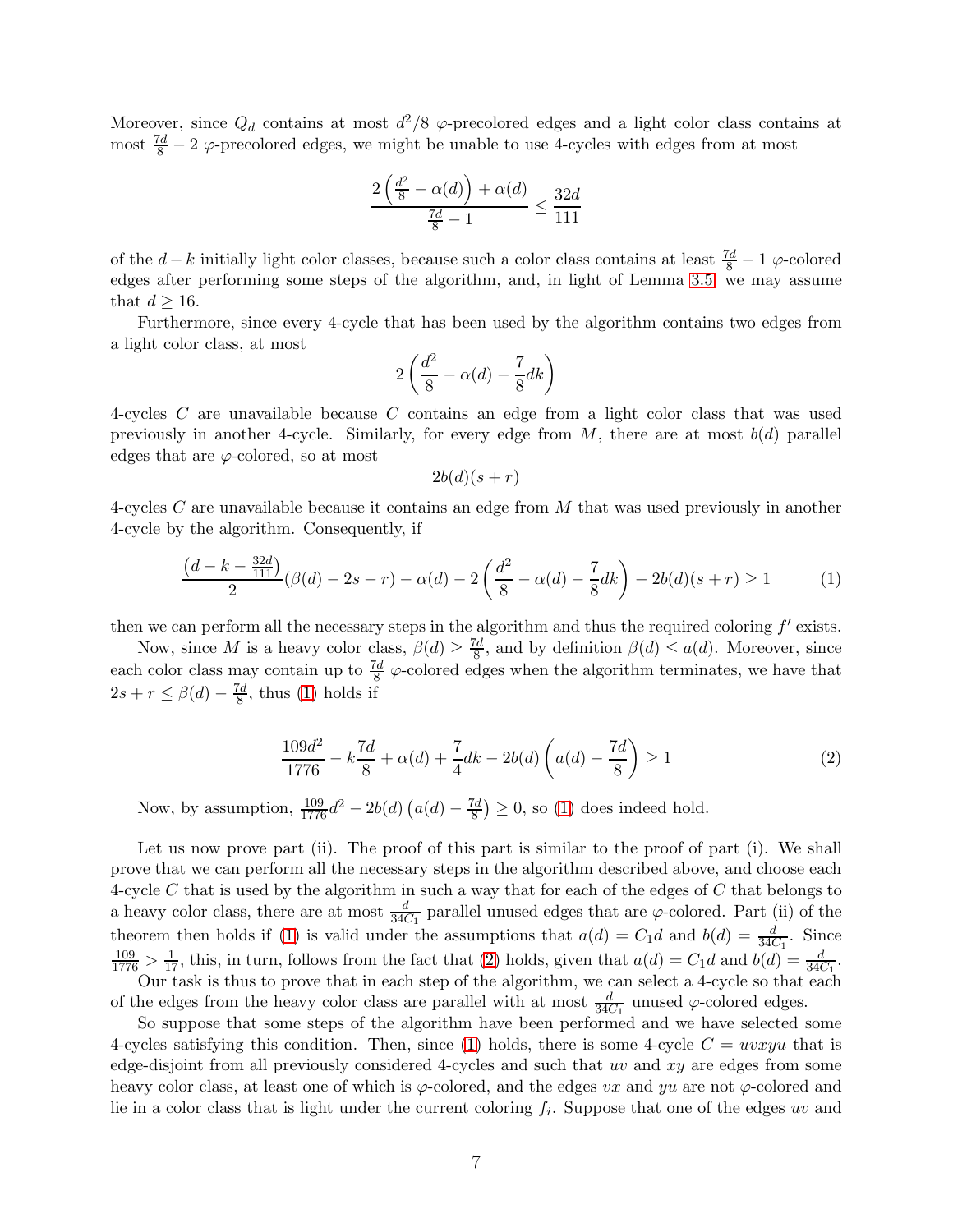xy, uv say, are parallel with at least  $\frac{d}{34C_1}$  unused  $\varphi$ -colored edges. Denote by  $M_1$  the dimensional matching containing uv and consider the set  $E' \subseteq M_1$  of all these  $\varphi$ -colored edges that are parallel to uv. At most  $\frac{d}{34(C_1+2)}$  of the edges in E' are parallel with at least  $\frac{d}{34C_1}$   $\varphi$ -colored edges edges, because any edge (except uv) that is parallel with an edge from E' is parallel with at most one other edge from  $E'$  and  $\frac{d}{34C_1}$ d  $34(C_1+2)$  $\frac{1}{2}=\frac{d^2}{C_2}$  $\frac{d^2}{C_2}$ , and  $Q_d$  contains altogether at most  $\frac{d^2}{C_2}$  $rac{d^2}{C_2}$   $\varphi$ -colored edges.

Let  $E'' \subseteq E'$  be the set of edges that are parallel with uv and which are parallel with at most 1  $\frac{1}{34C_1}$   $\varphi$ -colored edges. Then

$$
|E''| \ge \frac{d}{34C_1} - \frac{d}{34(C_1 + 2)} = \frac{4d}{C_2}.
$$

Next, we shall estimate the number of 4-cycles with unused edges, that contains exactly one edge from  $E''$ , and two edges from a light color class, and satisfying that two cycles containing different edges from E'' are disjoint. Now, since  $|E''| \geq \frac{4d}{C_2}$  and any edge that is parallel with an edge from  $E'$  are contained in at most 2 such 4-cycles, arguing as above, we deduce that there are at least

$$
\frac{d-k-\frac{d}{C_2-1}}{2}\frac{4d}{C_2}-\alpha(d)-\left(d\frac{d}{C_2}-\alpha(d)-kd\frac{C_2-1}{C_2}\right)\geq \frac{d^2(C_2-3)}{C_2(C_2-1)}
$$

such unused cycles. Denote the set of all such cycles by  $C$ .

By construction, all the edges of E'' that are in cycles in C are parallel with at most  $\frac{d}{34C_1}$  unused  $\varphi$ -colored edges. We shall prove that this holds for both edges of  $M_1$  in at least one of the cycles of  $\mathcal{C}.$ 

Consider a cycle  $C = abcda \in \mathcal{C}$ , where  $ab \in E''$ ,  $cd \in M_1 \backslash E''$ , the edges ua and by are contained in the dimensional matching  $M_i$ , and the edges bc and ad are contained in the dimensional matching  $M_j$ . Now, if cd is parallel with at least  $\frac{d}{34C_1}$  unused  $\varphi$ -precolored edges, then there are at least  $\frac{d}{34C_1}-2$ such edges  $c'd' \in M_1$ , where  $cc' \in E(Q_d)$  and  $dd' \in E(Q_d)$ , such that  $cc', dd' \notin M_i$ . Suppose, for instance,  $cc'$ ,  $dd' \in M_k$ , where  $k \neq i$ . Then, since  $i \neq k$ , and there are six permutations of the matchings  $M_i, M_j, M_k$ , it follows from Proposition [2.1,](#page-2-0) that there are at most 5 other cycles from  $\mathcal C$  that contain an edge which is parallell with  $c'd'$ . Summing up, we conclude that if all cycles in C contains an edge from  $M_1$  that is parallel with at least  $\frac{d}{34C_1}$  unused  $\varphi$ -colored edges, then  $Q_d$ contains at least

$$
\frac{d^2(C_2-3)}{C_2(C_2-1)} \left( \frac{d}{34C_1} - 2 \right) \frac{1}{6}
$$

 $\varphi$ -colored edges. However, by Lemma [3.5,](#page-4-1) we may assume that  $d \geq 2C_2$ , so this is not possible since  $Q_d$  contains at most  $\frac{d^2}{C_2}$  $\frac{d^2}{C_2}$  precolored edges. We conclude that at least one cycle in C satisfies that every edge from  $M_1$  is parallel with at most  $\frac{d}{34C_1}$  other  $\varphi$ -precolored edges. Consequently, we can perform all the necessary steps in the algorithm to obtain the required coloring  $f'$ .  $\Box$ 

It is trivial that Conjecture [3.1](#page-3-0) is true in the case when only one color appears in the coloring that is to be avoided; the case of two involved colors is also straightforward. We give a short argument showing that Conjecture [3.1](#page-3-0) holds in the case when the partial coloring uses at most three colors.

**Proposition 3.7.** If  $\varphi$  is a partial edge coloring of  $Q_d$  with at most three colors and every color appears on at most  $d-2$  edges, then  $\varphi$  is avoidable.

*Proof.* It is a simple exercise to show that the result holds in the case when  $d = 3$ . Thus, we may assume that  $d \geq 4$  and that exactly three colors appear in the partial coloring  $\varphi$ .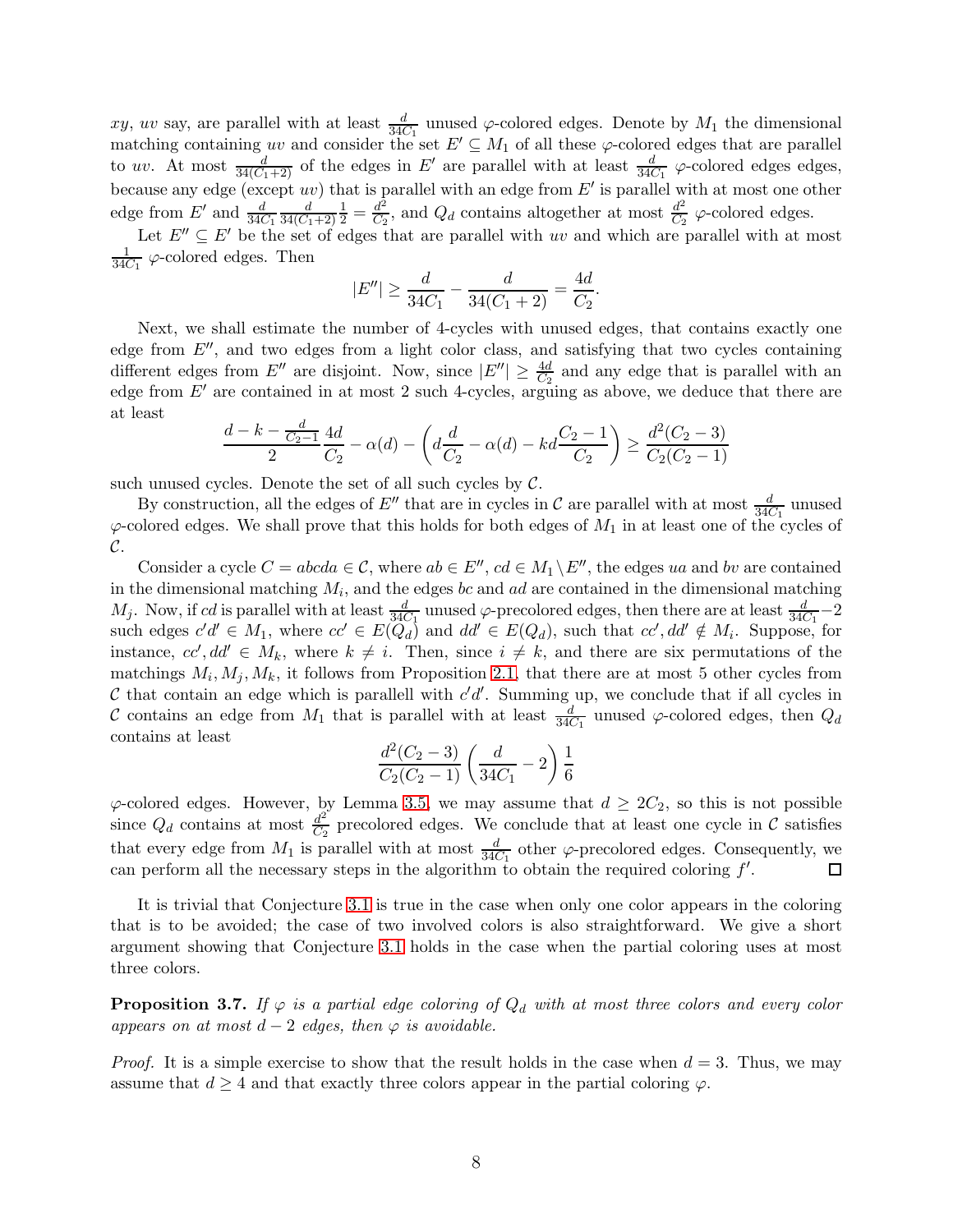Let f be standard edge coloring of  $Q_d$ , and consider the bipartite graph  $B(f)$  with parts consisting of the color classes  $C(f)$  of f and the colors  $\{1,\ldots,n\}$  used in  $\varphi$ , and where an edge appears between a color i of  $\varphi$  and a color class  $M_j$  of f if and only if no edge of  $M_j$  is colored i under  $\varphi$ .

As in the proof of the preceding theorem, if there is a perfect matching in  $B(f)$ , then the coloring  $\varphi$  is avoidable, so suppose that this is not the case. Then there is an anti-Hall set  $S \subseteq C(f)$ , that is, a set  $S \subseteq C(f)$ , such that  $|N(S)| < |S|$ . Our goal is to prove that there is a coloring f' that can be obtained from f by interchanging colors on some 4-cycles, so that in the bipartite graph  $B(f')$ , defined as above, there is a perfect matching.

Now, if S is a anti-Hall set, then since every color in  $\varphi$  appears at most  $d-2$  times,  $|S| \leq d-2$ . On the other hand, since at most 3 colors appear in the coloring  $\varphi$ ,  $|N(S)| \geq d-3$ , so  $|S| \geq d-2$ ; consequently,  $|S| = d-2$ , that is, every dimensional matching in S contains edges of all three colors under  $\varphi$ , and thus there are two dimensional matchings in  $Q_d$  where no edges are colored under  $\varphi$ . Without loss of generality, we assume that  $M_1$  is a dimensional matching with color 1 under f that is in S. If  $d \geq 5$ , then we pick a dimensional matching,  $M_d$ , with color d under f, say, not contained in the set S. Now, since  $M_d$  contains no  $\varphi$ -colored edges and  $M_1$  contains  $d-2$  such edges, there is a 4-cycle in the edge-induced subgraph  $Q_d[M_1 \cup M_d]$  containing at least one  $\varphi$ -colored edge. Since  $d \geq 5$ , by interchanging colors on this 4-cycle, we obtain the required coloring f'.

It remains to consider the case when  $d = 4$ . Let  $M_1$  be a dimensional matching in S; then  $M_1$ contains exactly one edge  $\varphi$ -colored *i*, for  $i = 1, 2, 3$ . The graph  $Q_d - M_1$ , consisting of two copies of the graph  $Q_3$ , thus contains exactly one edge colored i,  $i = 1, 2, 3$ ; so by our initial observation, there is a proper 3-edge coloring of  $Q_d - M_1$  that avoids the restriction of  $\varphi$  to  $Q_d - M_1$ . Now, by assigning color 4 to  $M_1$ , we obtain a proper d-edge coloring of  $Q_d$  that avoids  $\varphi$ .  $\Box$ 

Remark 3.8. We remark that by using the same strategy it is straightforward to prove a version of the preceding result with four instead of three colors, provided that  $d \geq 5$ ; indeed, the only essential difference is that one has to consider two different cases on the size of the anti-Hall set, namely, when it has size  $d-2$  and  $d-3$ , respectively. However, for the case when  $d=4$ , the only proof we have proceeds by long and detailed case analysis, so we abstain from giving the details in the case when the coloring to be avoided contains four different colors.

As a final observation of this section, let us consider the case when all precolored edges lie in a hypercube of dimension  $d-1$  contained in a d-dimensional hypercube.

The following was first conjectured in [\[21\]](#page-15-17).

**Proposition 3.9.** If  $\varphi$  is a partial d-edge coloring of the hypercube  $Q_d$  ( $d \geq 2$ ), where all colored edges lie in a subgraph that is isomorphic to  $Q_{d-1}$ , then  $\varphi$  is avoidable.

*Proof.* Let  $H_1$  be a subgraph of  $Q_d$  that is isomorphic to  $Q_{d-1}$  and contains all precolored edges. Then  $Q_d$  consists of the two copies  $H_1$  and  $H_2$  of  $Q_{d-1}$  and a dimensional matching M joining vertices of  $H_1$  and  $H_2$ .

We define a list assignment L for  $H_1$  by setting  $L(e) = \{1, \ldots, d\} \setminus \{\varphi(e)\}\text{, for every edge }$  $e \in E(H_1)$ , where we assume that  $\varphi(e) = \emptyset$  if e is not colored under  $\varphi$ . By Galvin's Theorem [2.5,](#page-3-3) there is a proper d-edge coloring of  $H_1$  with colors from the lists. Since  $H_1$  and  $H_2$  are isomorphic, this also yields a corresponding d-edge coloring of  $H_2$ . By coloring all edges of M by the unique color in  $\{1, \ldots, d\}$  missing at its endpoints, we obtain a proper d-edge coloring of  $Q_d$  which avoids □  $\varphi$ .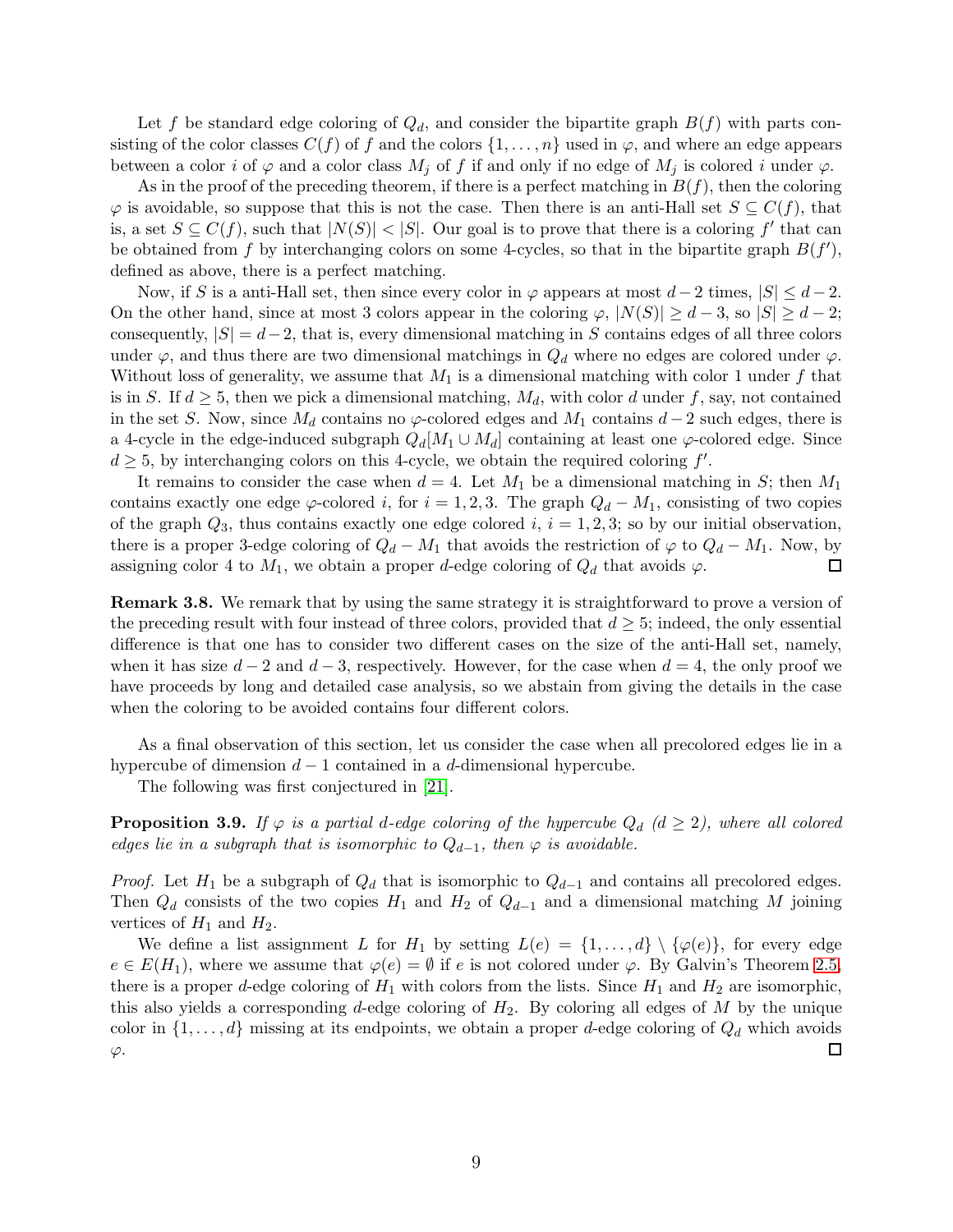#### 4 Avoiding partial proper edge colorings

In [\[21\]](#page-15-17), Johansson presented a complete list of minimal unavoidable partial 3-edge colorings of  $Q_3$ , where minimal means that removing a color from any colored edge yields an avoidable edge coloring; the list is complete in the sense that it contains all such colorings up to permuting colors and/or applying graph automorphisms. There are 29 such configurations, and we refer to  $[21]$ for a comprehensive list of all such colorings. Let us here just remark that, based on this list of minimal unavoidable partial edge colorings, it seems to be a difficult task to characterize the family of unavoidable partial edge colorings of  $Q_d$  for general d. Note further that a similar investigation for complete bipartite graphs was pursued in [\[22\]](#page-15-16).

Here, we shall focus on the unavoidable partial proper 3-edge colorings of  $Q_3$ . As explained in [\[21\]](#page-15-17), there are six such minimal configurations.



<span id="page-9-0"></span>Figure 1: Minimal unavoidable partial proper 3-edge colorings of Q3.

<span id="page-9-1"></span>**Proposition 4.1.** The partial edge colorings of  $Q_3$  in Figure [1](#page-9-0) constitute a complete list of minimal unavoidable partial proper 3-edge colorings of  $Q_3$ .

The proof of this proposition is by an exhaustive computer search; we refer to [\[21\]](#page-15-17) for details.

As in the non-proper case, based on this list of minimal unavoidable partial proper 3-edge colorings of  $Q_3$ , it seems difficult to make any specific conjecture as to whether it is possible to characterize the minimal unavoidable partial proper d-edge colorings of  $Q_d$  for general d. It is, however, easy to construct infinite families of minimal unavoidable partial (non-proper) 3-edge colorings of hypercubes; for the case when the coloring is required to be proper, this problem appears to be more difficult; in fact, we are interested in whether the following might be true:

<span id="page-9-2"></span>**Problem 4.2.** Is there an integer  $d_0 \geq 0$  such that every partial proper d-edge coloring of  $Q_d$  is avoidable if  $d \geq d_0$ ?

As mentioned in the introduction above, for the balanced complete bipartite graphs the answer to the corresponding question is positive and it suffices to require that the graph has at least 8 vertices [\[9,](#page-15-8) [10,](#page-15-9) [25\]](#page-16-2).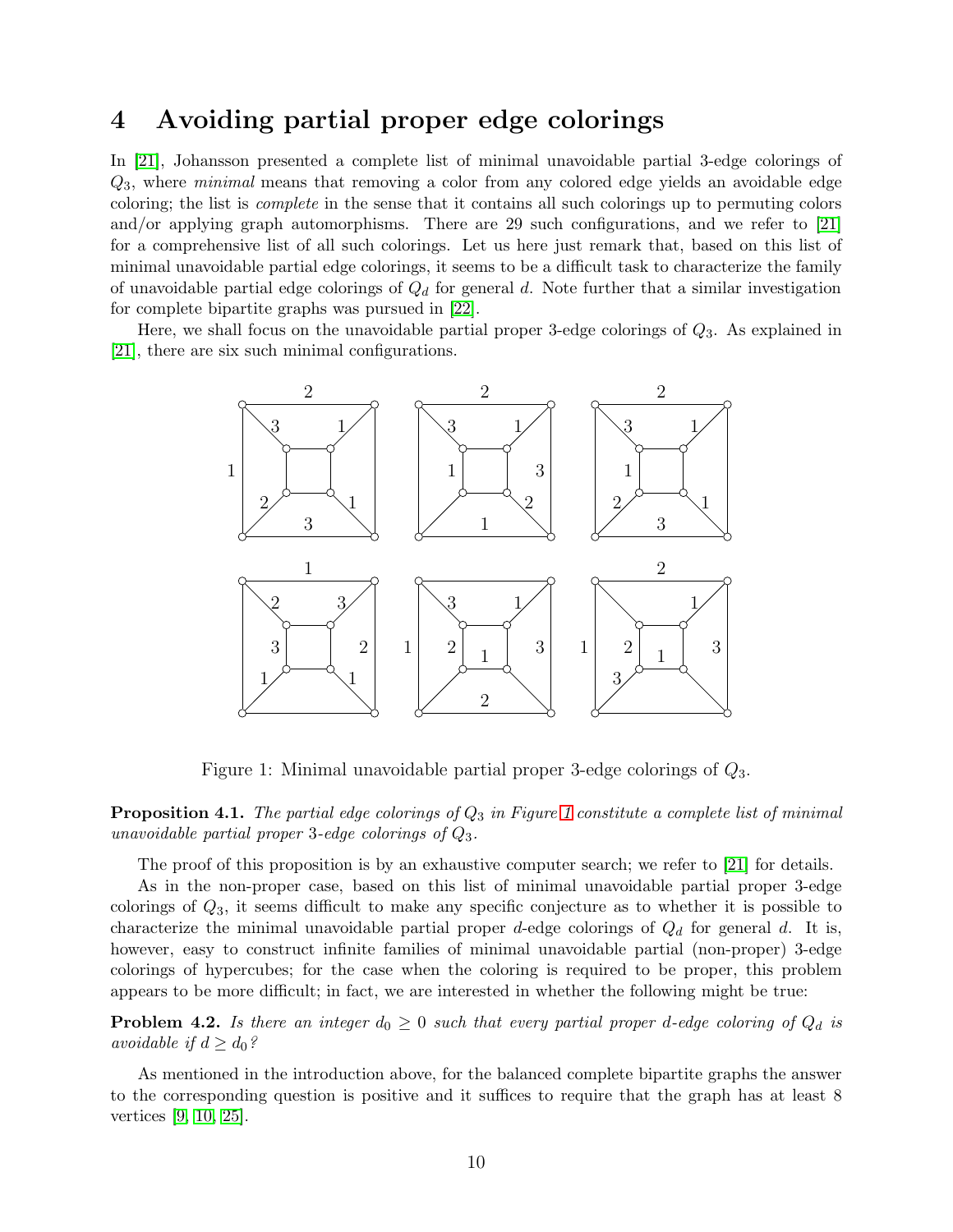Next, we shall deduce some general consequences of Proposition [4.1.](#page-9-1) We begin by considering the special case of Problem [4.2](#page-9-2) when all colored edges are contained in a matching. We shall need the following lemmas, which are immediate from Proposition [4.1.](#page-9-1)

<span id="page-10-0"></span>**Lemma 4.3.** If  $\varphi$  is a partial 3-edge coloring  $Q_3$  where all colored edges are contained in a matching, then  $\varphi$  is avoidable.

We note that an analogous statement does not hold for  $Q_2$ , since the partial coloring where two non-adjacent edges of  $Q_2$  are colored by 1 and 2, respectively, is unavoidable.

<span id="page-10-4"></span>**Lemma 4.4.** If  $\varphi$  is a partial proper 3-edge coloring of  $Q_3$  where all colored edges are contained in two dimensional matchings, then  $\varphi$  is avoidable.

<span id="page-10-1"></span>**Corollary 4.5.** If  $d = 3k$  and  $\varphi$  is a partial d-edge coloring of  $Q_d$  where all colored edges are contained in a matching, then  $\varphi$  is avoidable.

*Proof.* Let  $M_1, \ldots, M_d$  be the dimensional matchings in  $Q_d$ . For  $i = 1, \ldots, k$ , let  $H_i$  be the subgraph of  $Q_d$  induced by  $M_{3i-2}\cup M_{3i-1}\cup M_{3i}$ . By Lemma [2.3,](#page-2-1) each  $H_i$  is a collection of disjoint 3-dimensional hypercubes.

Now, by Lemma [4.3,](#page-10-0) there is a proper edge coloring of  $H_i$  using colors  $3i - 2$ ,  $3i - 1$ ,  $3i$  that avoids the restriction of  $\varphi$  to  $H_i$ , for  $i = 1, \ldots, k$ . Combining such colorings yields a proper *d*-edge П coloring of  $Q_d$  that avoids  $\varphi$ .

If we insist that all precolored edges are contained in a bounded number of dimensional matchings, then we obtain another family of avoidable partial (not necessarily proper) d-edge colorings of  $Q_d$ .

<span id="page-10-3"></span>**Corollary 4.6.** If  $\varphi$  is a partial d-edge coloring of  $Q_d$  where all colored edges are contained in  $\lfloor d/3 \rfloor$ dimensional matchings, then  $\varphi$  is avoidable.

*Proof.* Suppose that  $M_1, \ldots, M_a$  are the dimensional matchings that contain edges that are colored under  $\varphi$ , where  $a = \lfloor d/3 \rfloor$ . As in the proof of the preceding corollary, we decompose  $Q_d$  into  $a = |d/3|$  subgraphs  $H_1, \ldots, H_a$  consisting of 3-dimensional hypercubes, and possibly one subgraph  $H_{a+1}$  that consists of disjoint copies of 1- or 2-dimensional hypercubes. Moreover, without loss of generality we assume that  $M_i$  is contained in  $H_i$ ,  $i = 1, \ldots, d$ . The result now follows from Lemma [4.3](#page-10-0) as in the proof of Corollary [4.5.](#page-10-1)  $\Box$ 

If we require that the partial coloring is proper, then we can allow up to  $2\lfloor d/3 \rfloor$  dimensional matchings in  $Q_d$  containing colored edges, while still being able to avoid the partial coloring.

<span id="page-10-2"></span>**Corollary 4.7.** If  $\varphi$  is a partial proper d-edge coloring of  $Q_d$  where all colored edges are contained in  $2\vert d/3 \vert$  dimensional matchings, then  $\varphi$  is avoidable.

The only difference in the proof of Corollary [4.7](#page-10-2) compared to the proof of Corollary [4.6](#page-10-3) is that we use Lemma [4.4](#page-10-4) in place of Lemma [4.3;](#page-10-0) we omit the details.

A weaker and perhaps more tractable version of Problem [4.2](#page-9-2) is obtained by requiring that every color class in the partial edge coloring to be avoided is an induced matching.

<span id="page-10-5"></span>**Conjecture 4.8.** If  $d \geq 3$  and  $\varphi$  is a partial d-edge coloring of  $Q_d$  where every color class is an induced matching, then  $\varphi$  is avoidable.

Using Proposition [4.1](#page-9-1) and proceeding as in the proofs of the preceding Corollaries, we can prove the following stronger version of Conjecture [4.8](#page-10-5) in the case when  $d$  is divisible by 3.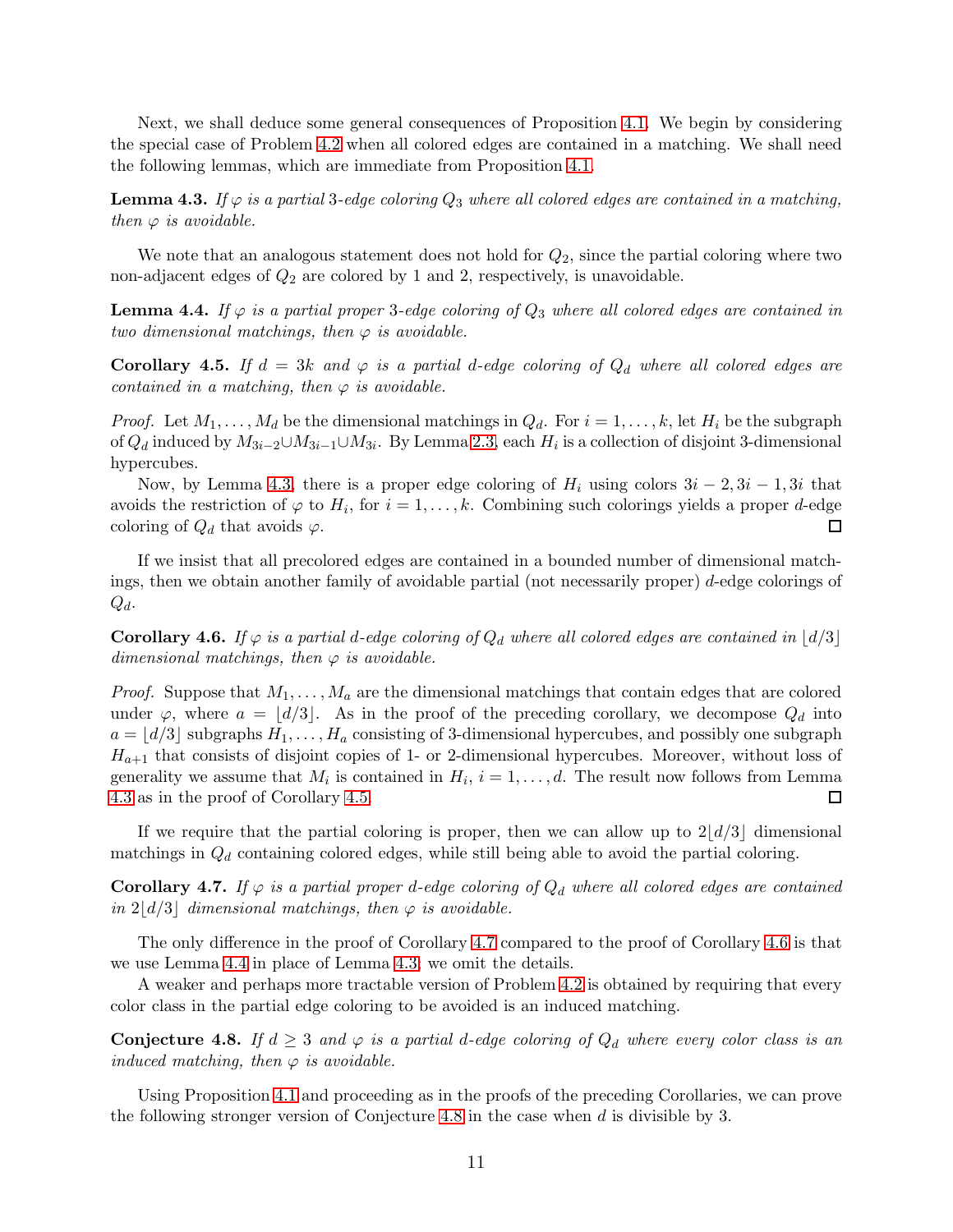**Corollary 4.9.** If  $d = 3k$  and  $\varphi$  is a partial proper d-edge coloring of  $Q_d$ , where every precolored edge is at distance 1 from at most one other edge with the same color, then  $\varphi$  is avoidable.

Finally, we shall prove that Conjecture [3.1](#page-3-0) is true in the case when the partial edge coloring is proper. We shall need the following easy lemma.

<span id="page-11-0"></span>**Lemma 4.10.** If  $\varphi$  is a partial proper 2-edge coloring of  $Q_2$ , then  $\varphi$  is avoidable unless two nonadjacent edges are colored by different colors.

**Theorem 4.11.** If  $\varphi$  is a partial proper d-edge coloring of  $Q_d$  where every color appears on at most  $d-2$  edges, then  $\varphi$  is avoidable.

*Proof.* If  $d \leq 3$ , then the theorem trivially holds by Proposition [4.1.](#page-9-1) If  $d = 4$ , then consider a dimensional matching M not containing edges of all colors under  $\varphi$ ; such a matching exists, since every color appears on at most  $d-2$  edges under  $\varphi$ . Suppose, for example, that color 4 does not appear on an edge of M.

The graph  $Q_d - M$  consists of two disjoint copies  $H_1$  and  $H_2$  of  $Q_3$ . Moreover, since every color appears on at most two edges, it follows from Proposition [4.1](#page-9-1) that there are proper 3-edge colorings (using colors 1, 2, 3) of  $H_1$  and  $H_2$  that avoid the restrictions of  $\varphi$  to  $H_1$  and  $H_2$ , respectively. By coloring all edges of M by color 4, we obtain a proper 4-edge coloring of  $Q_d$  that avoids  $\varphi$ .

Next, we consider the case when  $d \geq 5$ . We shall consider two main cases, namely when  $d = 2k$ , and when  $d = 2k + 1$ .

Let us first consider the case when  $d = 2k \geq 6$ . Denote by  $M_1, \ldots, M_{2k}$  the dimensional matchings of  $Q_d$  and consider the subgraphs  $H_1, \ldots, H_k$  of  $Q_d$ , where  $H_i$  is the subgraph induced by  $M_{2i-1} \cup M_{2i}$ . We shall partition the colors in  $\{1, \ldots, 2k\}$  into 2-subsets  $A_1, \ldots, A_k$  and use the colors in  $A_i$  for a proper edge coloring of  $H_i$  that avoids the restriction of  $\varphi$  to  $H_i$ . Combining all these colorings yields a d-edge coloring of  $Q_d$  which avoids  $\varphi$ .

In total, there are  $\frac{(2k)!}{(2!)^k}$  ordered partitions of  $\{1,\ldots,2k\}$  into k 2-subsets. Now, some of these partitions  $A_1 \cup \cdots \cup A_k$  are *forbidden* in the sense that for some *i* there is no proper edge coloring of  $H_i$  using colors from  $A_i$  that avoids the restriction of  $\varphi$  to  $H_i$ . If a copy of  $Q_2$ , contained in some subgraph  $H_i$ , contains at most two  $\varphi$ -colored edges, then by Lemma [4.10](#page-11-0) at most  $\frac{(2k-2)!}{(2!)^{k-1}}$  partitions of  $\{1, \ldots, 2k\}$  are forbidden due to this coloring of  $Q_2$ ; similarly, if at most four edges of  $Q_2$  are colored under  $\varphi$ , then at most  $2\frac{(2k-2)!}{(2!)^{k-1}}$  partitions are forbidden.

Now, since  $Q_d$  contains at most  $d(d-2)$   $\varphi$ -colored edges, at most  $\frac{d(d-2)}{2}$  $\frac{(2k-2)!}{(2!)^{k-1}}$  partitions of  $\{1, \ldots, 2k\}$  are forbidden due to the condition that the resulting d-edge coloring of  $Q_d$  should avoid  $\varphi$ . Thus, if

$$
\frac{(2k)!}{(2!)^k} - \frac{d(d-2)}{2} \frac{(2k-2)!}{(2!)^{k-1}} > 0,
$$

then there is a non-forbidden partition of  $\{1, \ldots, 2k\}$ . Since this inequality holds for any  $k \geq 1$ , the desired result follows.

Let us now consider the case when  $d = 2k + 1$ . The argument here is similar to the one given above. We partition  $Q_d$  into the subgraphs  $H_1, \ldots, H_k$ , where  $H_i$  is induced by the dimensional matchings  $M_{2i-1} \cup M_{2i}$ ,  $i = 1, \ldots, k-1$ , and  $H_k$  is induced by  $M_{2k-1}, M_{2k}, M_{2k+1}$ . We now seek a partition of  $\{1, \ldots, 2k+1\}$  into sets  $A_1 \cup \cdots \cup A_k$ , where  $|A_i| = 2$ ,  $i = 1, \ldots k-1$ , and  $|A_k| = 3$ , and corresponding proper edge colorings of  $H_1, \ldots, H_k$ , where a coloring of  $H_i$  uses colors from  $A_i$ .

In total, there are  $\frac{(2k+1)!}{(2!)^{k-1}3!}$  such ordered partitions of  $\{1,\ldots,2k+1\}$ . As before, some of these partitions are forbidden due to the fact the resulting edge coloring should avoid  $\varphi$ . We shall need the following claim.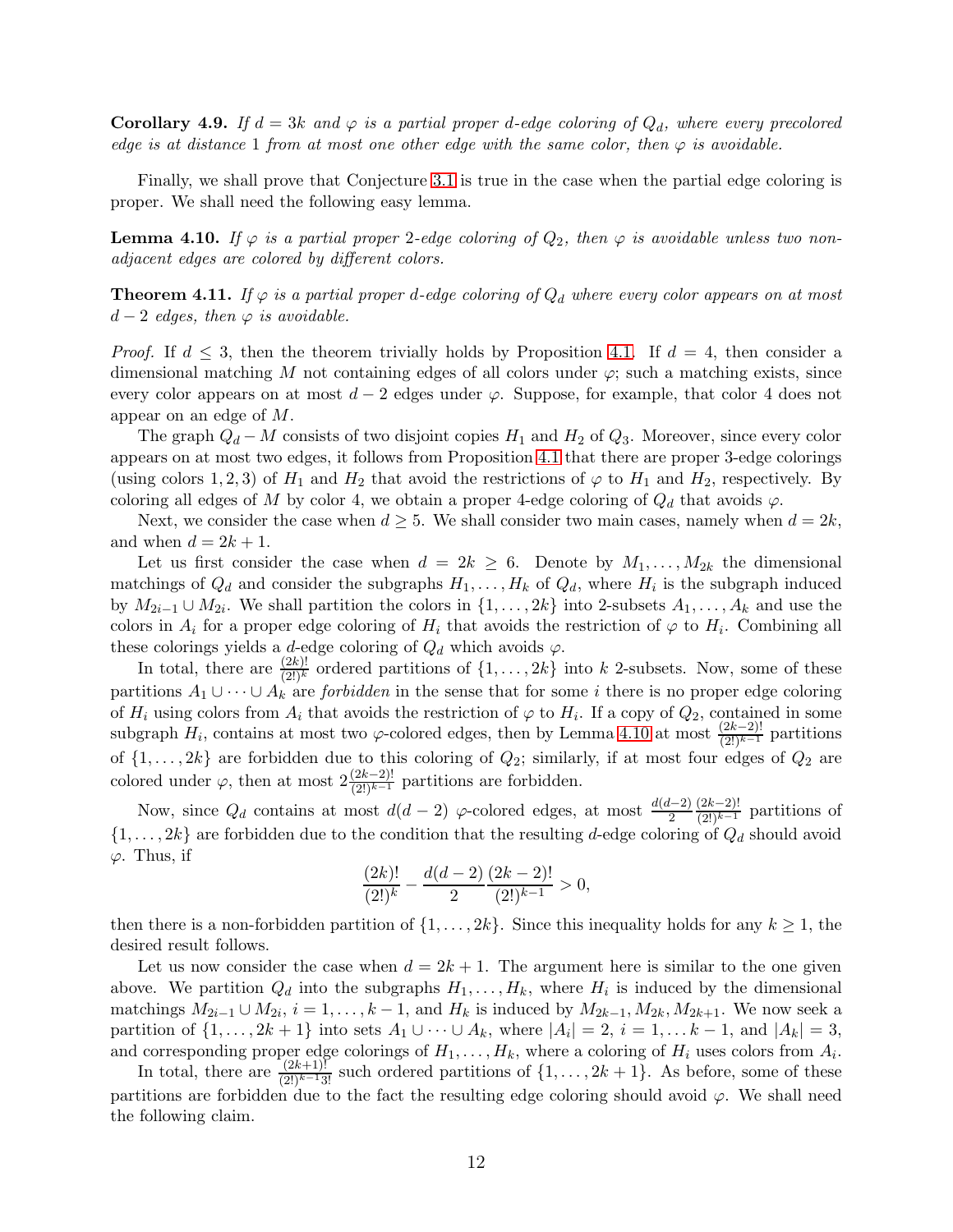<span id="page-12-0"></span>**Claim 4.12.** Let  $\varphi$  be a partial edge coloring of a copy H of the 3-dimensional hypercube  $Q_3$ contained in H<sub>k</sub>. Let s(a) be the largest number of partitions of  $\{1, \ldots, 2k+1\}$  that are forbidden due to the restriction of  $\varphi$  to H being unavoidable when a edges of H are colored. Then

$$
s(a) \leq \begin{cases} 0, & \text{if } a \leq 6, \\ \frac{(2k-2)!}{(2!)^{k-1}}, & \text{if } 7 \leq a \leq 8, \\ 3\frac{(2k-2)!}{(2!)^{k-1}}, & \text{if } a = 9, \\ 4\frac{(2k-2)!}{(2!)^{k-1}}, & \text{if } a = 10, \\ 6\frac{(2k-2)!}{(2!)^{k-1}}, & \text{if } a = 11, \\ 9\frac{(2k-2)!}{(2!)^{k-1}}, & \text{if } a = 12. \end{cases}
$$

*Proof.* By Proposition [4.1,](#page-9-1) the partial edge colorings of  $Q_3$  in Figure [1](#page-9-0) is a complete list of minimal unavoidable partial proper 3-edge colorings of  $Q_3$ . Note that every such partial coloring contains three edges colored 1, two edges colored 2, and two edges colored 3. Thus, if  $H$  contains at most six  $\varphi$ -colored edges, then no partitions of  $\{1, \ldots, 2k+1\}$  are forbidden due to the restriction of  $\varphi$ to H being unavoidable; that is,  $s(a) = 0$  if  $a \leq 6$ . Similarly, if at most 8 different  $\varphi$ -colored edges appear in H, then at most  $\frac{(2k-2)!}{(2!)^{k-1}}$  are forbidden.

If H contains 9  $\varphi$ -colored edges, then at most  $3\frac{(3k-3)!}{(3!)^{k-1}}$  partitions are forbidden, since there could be four colors present on edges in  $H$ , one of which appears on three edges. Similarly, it is straightforward that  $s(10) \leq 4 \frac{(2k-2)!}{(2!) (k-1)!}$  $\frac{(2k-2)!}{(2!)^{k-1}}, s(11) \leq 6 \frac{(2k-2)!}{(2!)^{k-1}}$  $\frac{(2k-2)!}{(2!)^{k-1}},$  and  $s(12) \leq 9 \frac{(2k-2)!}{(2!)^{k-1}}$  $\frac{(2k-2)!}{(2!)^{k-1}}$ 

Let b be the number of  $\varphi$ -colored edges that appear on edges in  $H_k$ . Then by using the same counting arguments as above and invoking Claim [4.12,](#page-12-0) we deduce that at most

$$
(d(d-2)-b)\frac{1}{2}\frac{(2k-1)!}{(2!)^{k-2}3!}+b\frac{9}{12}\frac{(2k-2)!}{(2!)^{k-1}}
$$

partitions of  $\{1, \ldots, 2k\}$  are forbidden due to the condition that the resulting d-edge coloring of  $Q_d$ should avoid  $\varphi$ . Thus, if

$$
\frac{(2k+1)!}{(2!)^{k-1}3!} - \left( \left( \frac{d(d-2)}{2} - \frac{b}{2} \right) \frac{(2k-1)!}{(2!)^{k-2}3!} + b \frac{9}{12} \frac{(2k-2)!}{(2!)^{k-1}} \right) > 0,
$$

then there is a non-forbidden partition of  $\{1, \ldots, 2k+1\}$ . This holds if  $k \geq 3$ ; and if  $k = 2$ , then we can select the two dimensional matchings contained in  $H_1$  to be maximal with respect to the property of containing  $\varphi$ -precolored edges. This implies that  $H_k$  contains at most nine  $\varphi$ -colored edges; that is,  $b \leq 9$ , and the required inequality holds.  $\Box$ 

#### 5 Extending and avoiding edge colorings simultaneously

In [\[6\]](#page-15-11), it was proved that any partial proper coloring of at most  $d-1$  edges of  $Q_d$  is extendable to a proper d-edge coloring of  $Q_d$ . Moreover, it was proved that any partial proper coloring of at most d edges in  $Q_d$  is extendable unless it satisfies one of the following conditions:

(C1) there is an uncolored edge uv in  $Q_d$  such that u is incident with edges of  $r \leq d$  distinct colors and v is incident to  $d - r$  edges colored with  $d - r$  other distinct colors (so uv is adjacent to edges of d distinct colors);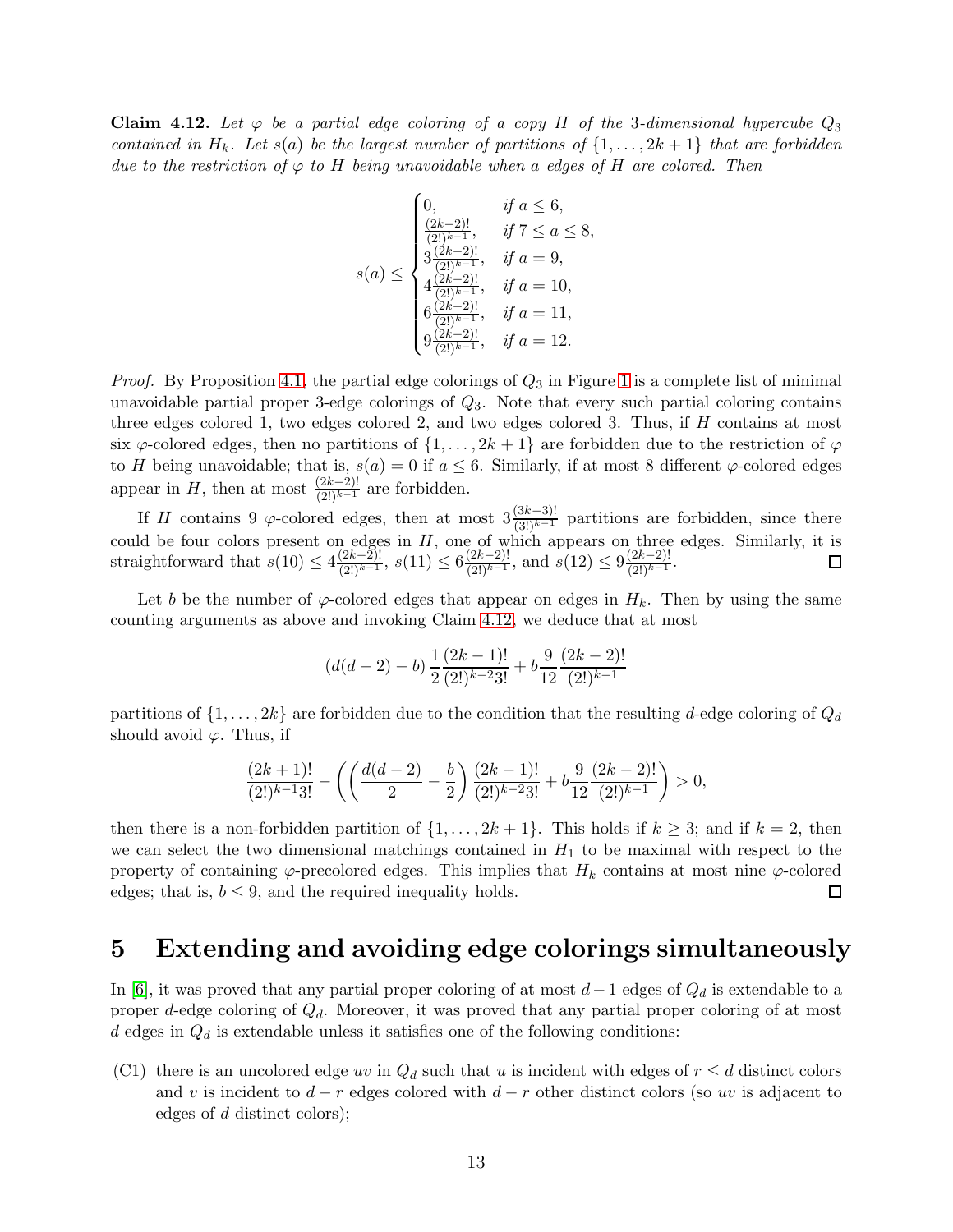- $(C2)$  there is a vertex u and a color c such that u is incident with at least one colored edge, u is not incident with any edge of color  $c$ , and every uncolored edge incident with u is adjacent to another edge colored c;
- $(C3)$  there is a vertex u and a color c such that every edge incident with u is uncolored and every edge incident with  $u$  is adjacent to another edge colored  $c$ ;
- $(C4)$   $d = 3$  and the three precolored edges use three different colors and form a subset of a dimensional matching.

For  $i = 1, 2, 3, 4$ , we denote by  $\mathcal{C}_i$  the set of all colorings of  $Q_d$ ,  $d \geq 1$ , satisfying the corresponding condition above, and we set  $\mathcal{C} = \cup \mathcal{C}_i$ .

<span id="page-13-0"></span>**Theorem 5.1.** [\[6\]](#page-15-11) If  $\varphi$  is a partial proper d-edge coloring of at most d edges in  $Q_d$ , then  $\varphi$  is extendable to a proper d-edge coloring of  $Q_d$  unless  $\varphi \in \mathcal{C}$ .

For  $1 \leq k \leq d$ , let  $\varphi$  be a proper precoloring of  $d-k$  edges of  $Q_d$  and  $\psi$  be a partial coloring of k edges in  $Q_d$ . Using the preceding theorem, we shall prove that there is a proper d-edge coloring of  $Q_d$  that agrees with  $\varphi$  and which avoids  $\psi$  unless one of the following conditions are satisfied:

- (D1) there is a vertex v such that every edge incident with v is either  $\psi$ -colored c,  $\varphi$ -colored by a color distinct from c, or not colored under  $\varphi$  or  $\psi$ , but adjacent to an edge with color c under  $\varphi$ ; or
- (D2) exactly one edge uv is colored under  $\psi$  and for every  $i \in \{1, \ldots, d\} \setminus \{\psi(uv)\}\$  there is an edge incident with u or v that is colored i under  $\varphi$ ; or
- (D3)  $d = 2$  and two non-adjacent edges are colored by different colors under  $\psi$ , or there is one edge e colored under  $\varphi$  and another edge e' colored under  $\psi$ , such that e and e' have different colors if they are adjacent, and the same color if they are non-adjacent.

**Theorem 5.2.** Let  $\varphi$  be a proper d-edge precoloring of  $d-k$  edges of  $Q_d$  and  $\psi$  be a partial coloring of k edges in  $Q_d$ , where  $1 \leq k \leq d$ . There is an extension of  $\varphi$  that avoids  $\psi$  unless some edge of  $Q_d$  has the same color under  $\varphi$  or  $\psi$ , or the colorings satisfy one of the conditions (D1)-(D3).

*Proof.* If  $Q_d$  contains altogether  $d-1$  edges that are colored under  $\varphi$  and  $\psi$  (i.e. some edge is colored under both  $\varphi$  and  $\psi$ ), then since at most d – 1 edges are colored, we can form a new partial proper edge coloring from  $\varphi$  by greedily assigning some color from  $\{1,\ldots,d\} \setminus \psi(e)$  to any edge e that is colored under  $\psi$ , but not colored under  $\varphi$ , so that the resulting coloring  $\varphi'$  is proper. By Theorem [5.1,](#page-13-0)  $\varphi'$  is extendable, so there is an extension of  $\varphi$  that avoids  $\psi$ .

Now assume that altogether exactly d edges are colored under  $\varphi$  and  $\psi$ , so no edge is colored under both  $\varphi$  and  $\psi$ . Let  $E_{\varphi,\psi}$  be the set of edges in  $E(Q_d)$  that are colored under  $\varphi$  or  $\psi$ . The case when  $d \leq 2$  is trivial, so assume that  $d \geq 3$ . We shall consider some different cases.

Suppose first that there are two non-adjacent edges  $e_1$  and  $e_2$  that are colored under  $\psi$ . Then we consider the coloring  $\varphi'$  obtained from  $\varphi$  by in addition coloring every  $\psi$ -colored edge in such a way that the resulting precoloring is proper and avoids  $\psi$ ; note that since  $e_1$  and  $e_2$  are non-adjacent, this is possible. At most d edges are colored under the resulting coloring  $\varphi'$ , so if it is not extendable, then  $\overline{\varphi'} \in \mathcal{C}$ .

If  $\varphi' \in C_1$ , then there is an uncolored edge uv in  $Q_d$  such that u is incident with edges of  $r \leq d$ distinct colors under  $\varphi'$  and v is incident to  $d-r$  edges  $\varphi'$ -colored with  $d-r$  other distinct colors. Suppose without loss of generality that  $e_1$  is incident with  $u$ ,  $e_2$  is incident with  $v$  and that at least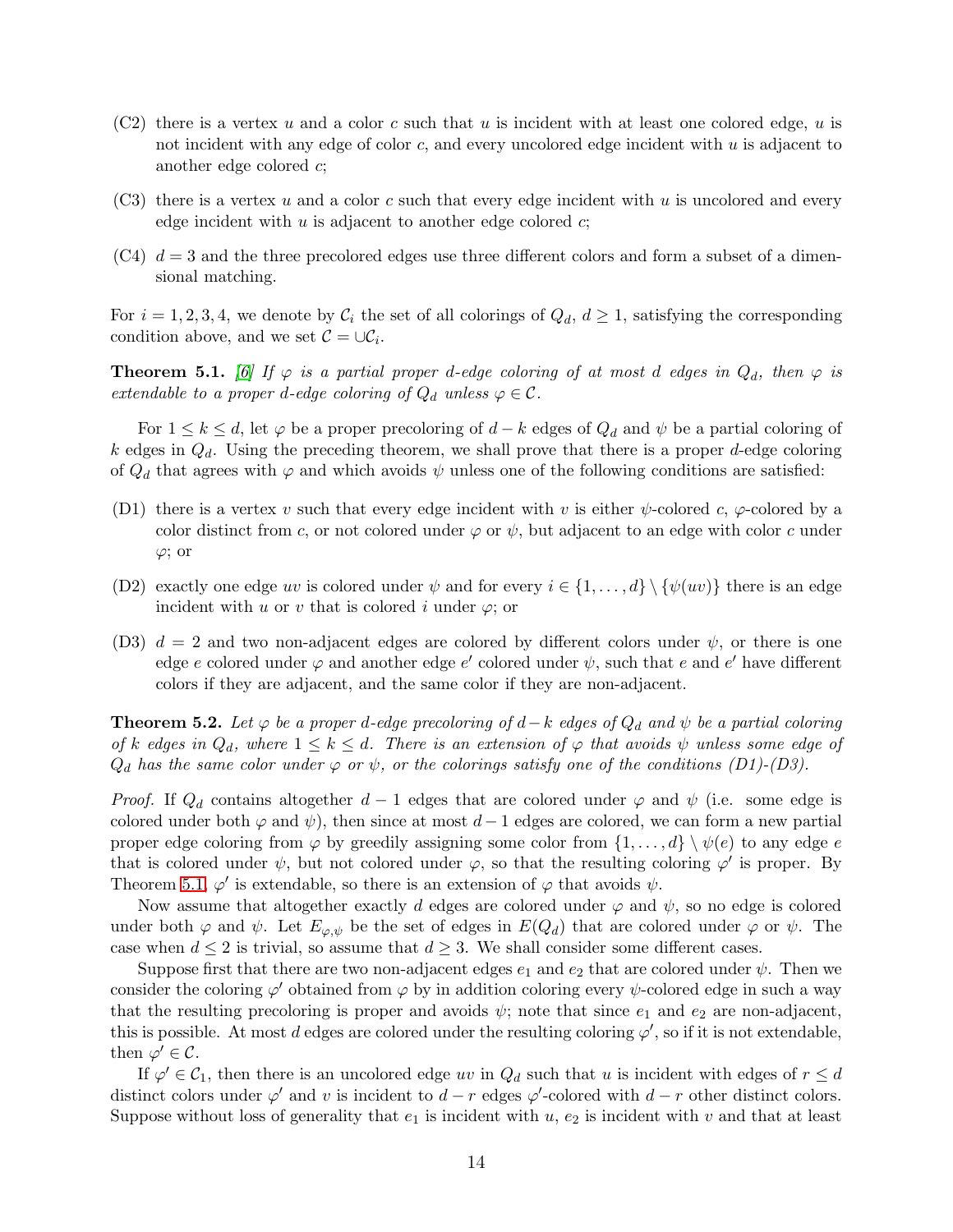two  $\varphi'$ -colored edges are incident with u. Then we can define a new edge coloring of  $E_{\varphi,\psi}$  from  $\varphi'$ that avoids  $\psi$  by recoloring  $e_2$  by some color that appears at u. The obtained partial edge coloring is not in C, and thus there is an extension of  $\varphi$  that avoids  $\psi$ .

If  $\varphi' \in C_3 \cup C_4$ , then since all edges in  $E_{\varphi,\psi}$  are non-adjacent, we can recolor the edges that are colored under both  $\varphi'$  and  $\psi$  to obtain a proper coloring of  $E_{\varphi,\psi}$  that avoids  $\psi$  and is extendable to a proper d-edge coloring. Hence, there is an extension of  $\varphi$  that avoids  $\psi$ .

Suppose now that  $\varphi' \in C_2$ . Since  $e_1$  and  $e_2$  are non-adjacent, at least one of them is not adjacent to any other edge from  $E_{\varphi,\psi}$ . Thus, we may recolor this edge and a similar argument as in the preceding paragraph shows that there is an extension of  $\varphi$  that avoids  $\psi$ .

Suppose now that there are at least two edges colored under  $\psi$  and that all such edges are pairwise adjacent. Thus there is some vertex  $v$  that is incident with every edge that is colored under  $\psi$ . If we cannot define a new proper coloring  $\varphi'$  of  $E_{\varphi,\psi}$  from  $\varphi$  by coloring the  $\psi$ -colored edges in such a way that  $\varphi'$  avoids  $\psi$ , then all  $\psi$ -colored edges are colored by the same color. Moreover, if there is no such coloring  $\varphi'$ , then all  $\varphi$ -colored edges are incident with v and have colors that are distinct from the  $\psi$ -colored edges; that is, (D1) holds.

Let us now consider the case when we can define a coloring  $\varphi'$  as described in the preceding paragraph. Then  $\varphi'$  is extendable, unless  $\varphi' \in C_1 \cup C_2$ .

Suppose first that  $\varphi' \in C_1$ . Then, since all colors in  $\{1, \ldots, d\}$  appear on edges under  $\varphi'$ , there must be some  $\varphi$ -colored edge incident with u; suppose that such an edge has color c under  $\varphi$ . Then no edge incident with v is  $\varphi'$ -colored c, because  $\varphi' \in C_1$ . Now, if there is such a color c, such that, in addition, some  $\psi$ -colored edge e, incident with v, is not colored c under  $\psi$ , then we can, from  $\varphi'$ , define a new coloring  $\varphi''$  of  $E_{\varphi,\psi}$  by recoloring e by the color c. Since  $\varphi'' \notin \mathcal{C}$ , it is extendable. In conclusion, there is an extension of  $\varphi$  that avoids  $\psi$  unless (D1) holds. A similar argument applies if  $\varphi' \in C_2$ .

It remains to consider the case when exactly one edge  $e = uv$  is colored under  $\psi$ . If we cannot pick some color for e that is distinct from  $\psi(e)$  and satisfies that this coloring of e taken together with  $\varphi$  is proper, then  $\varphi$  and  $\psi$  satisfy (D2). On the other hand, if we can define such a coloring  $\varphi'$ of  $E_{\varphi,\psi}$  from  $\varphi$ , which avoids  $\psi$ , then there is an extension of  $\varphi$  that avoids  $\psi$  unless  $\varphi' \in \mathcal{C}$ .

If  $\varphi' \in C_3$  or  $\varphi' \in C_4$ , then since all  $\varphi'$ -colored edges are pairwise non-adjacent, we can define a new proper coloring of  $E_{\varphi,\psi}$  from  $\varphi'$  that is extendable, and which avoids  $\psi$ .

If  $\varphi' \in C_1$ , then we can similarly define a new proper coloring  $\varphi''$  of  $E_{\varphi,\psi}$  that is extendable, unless exactly one  $\varphi$ -colored edge e' is not adjacent to e and  $\varphi(e') = \psi(e)$ ; that is, (D1) holds.

Finally, if  $\varphi'$  satisfies (C2), then a similar argument shows that we can define a new extendable partial edge coloring of  $E_{\varphi,\psi}$  that avoids  $\psi$ , unless  $\varphi$  and  $\psi$  satisfy (D1).  $\Box$ 

#### <span id="page-14-0"></span>References

- <span id="page-14-1"></span>[1] L. D. Andersen, A. J. W. Hilton, Thank Evans!, Proc. London Math. Soc. 47 (1983), pp. 507–522.
- <span id="page-14-3"></span>[2] L. J. Andrén, *On Latin squares and avoidable arrays*, Doctoral thesis, Umeå University, 2010.
- [3] L.J. Andrén, C.J Casselgren, K. Markström, Restricted completion of sparse Latin squares, Combinatorics, Probability and Computing 28 (2019), 675–695.
- <span id="page-14-2"></span>[4] L. J. Andrén, C. J. Casselgren, L.-D. Ohman, Avoiding arrays of odd order by Latin squares, Combinatorics, Probability and Computing 22 (2013), 184–212.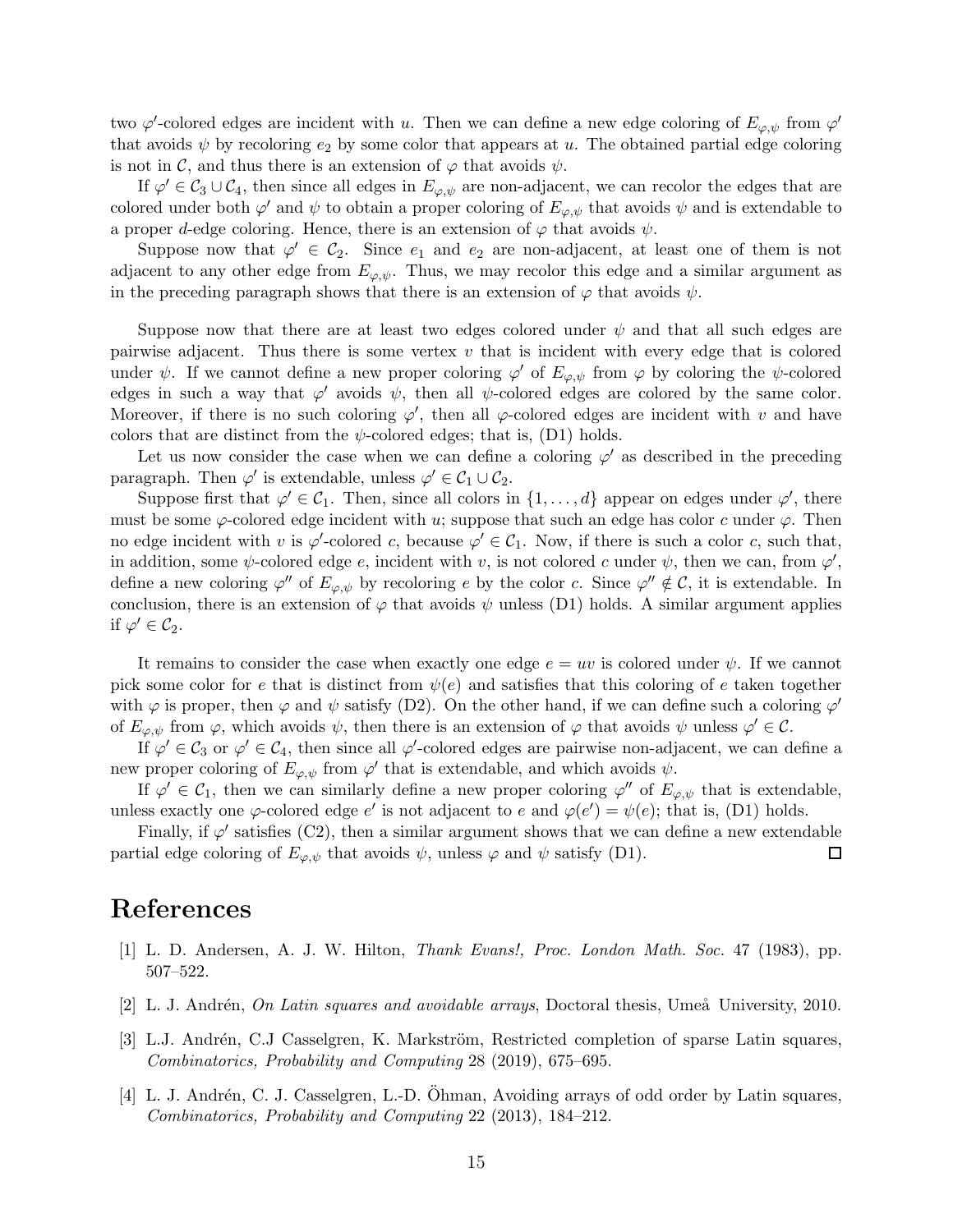- <span id="page-15-11"></span><span id="page-15-7"></span>[5] C. J. Casselgren, On avoiding some families of arrays, Discrete Mathematics 312 (2012), 963– 972.
- <span id="page-15-12"></span>[6] C.J. Casselgren, K. Markström, L.A. Pham Edge precoloring extension of hypercubes, to appear in Journal of Graph Theory.
- <span id="page-15-10"></span>[7] C.J. Casselgren, K. Markström, L.A. Pham Restricted extension of sparse partial edge colorings of hypercubes, to appear in Discrete Mathematics.
- <span id="page-15-8"></span>[8] C.J. Casselgren, L.A. Pham, Restricted extension of sparse partial edge colorings of complete graphs, submitted, available on Arxiv.
- <span id="page-15-9"></span>[9] N. Cavenagh, Avoidable partial latin squares of order 4m+1, Ars Combinatoria 95 (2010), pp. 257–275.
- <span id="page-15-0"></span>[10] A.G. Chetwynd, S.J. Rhodes, Avoiding partial Latin squares and intricacy Discrete Mathematics 177 (1997), pp. 17–32.
- <span id="page-15-2"></span>[11] C.J. Colbourn, The complexity of completing partial Latin squares, Discrete Applied Mathematics 8 (1984), pp. 25–30.
- <span id="page-15-4"></span>[12] K. Edwards, A. Girao, J. van den Heuvel, R.J. Kang, G.J. Puleo, J.-S. Sereni, Extension from Precoloured Sets of Edges, Electronic Journal of Combinatorics 25 (2018), P3.1, 28 pp.
- <span id="page-15-1"></span>[13] T. Evans, Embedding incomplete latin squares, American Mathematical Monthly 67 (1960), 958–961.
- <span id="page-15-15"></span>[14] J. Fiala, NP-completeness of the edge precoloring extension problem on bipartite graphs, Journal of Graph Theory 43 (2003), pp. 156–160.
- [15] F. Galvin, The list chromatic index of bipartite multigraphs J. Combin. Theory Ser. B 63 (1995), 153–158.
- <span id="page-15-6"></span><span id="page-15-3"></span>[16] A. Girao, R.J. Kang, Precolouring extension of Vizing's theorem, Journal of Graph Theory (in press)
- <span id="page-15-5"></span>[17] R. Häggkvist, A note on Latin squares with restricted support, *Discrete Mathematics* 75 (1989), pp. 253–254.
- [18] R. Häggkvist, A solution of the Evans conjecture for Latin squares of large size *Combinatorics* (Proc. Fifth Hungarian Collog., Keszthely, 1976), Vol. I, Colloq. Math. Soc. János Bolyai, 18, 495–513.
- <span id="page-15-14"></span><span id="page-15-13"></span>[19] F. Harary, A Survey of the theory of hypercube graphs, Comput. Math. Applic. Vol 15, No. 4, pp. 277–289, 1988.
- <span id="page-15-17"></span>[20] I. Havel and J. Moravek, B-valuations of graphs. Czech. Math. J. 22, 338-352 (1972).
- <span id="page-15-16"></span>[21] P. Johansson, Avoiding edge colorings of hypercubes, Bachelor thesis, Linköping University, 2019.
- [22] K. Markström, L.-D. Ohman, Unavoidable arrays, *Contributions to Discrete Mathematics*  $(2009), 90-106.$